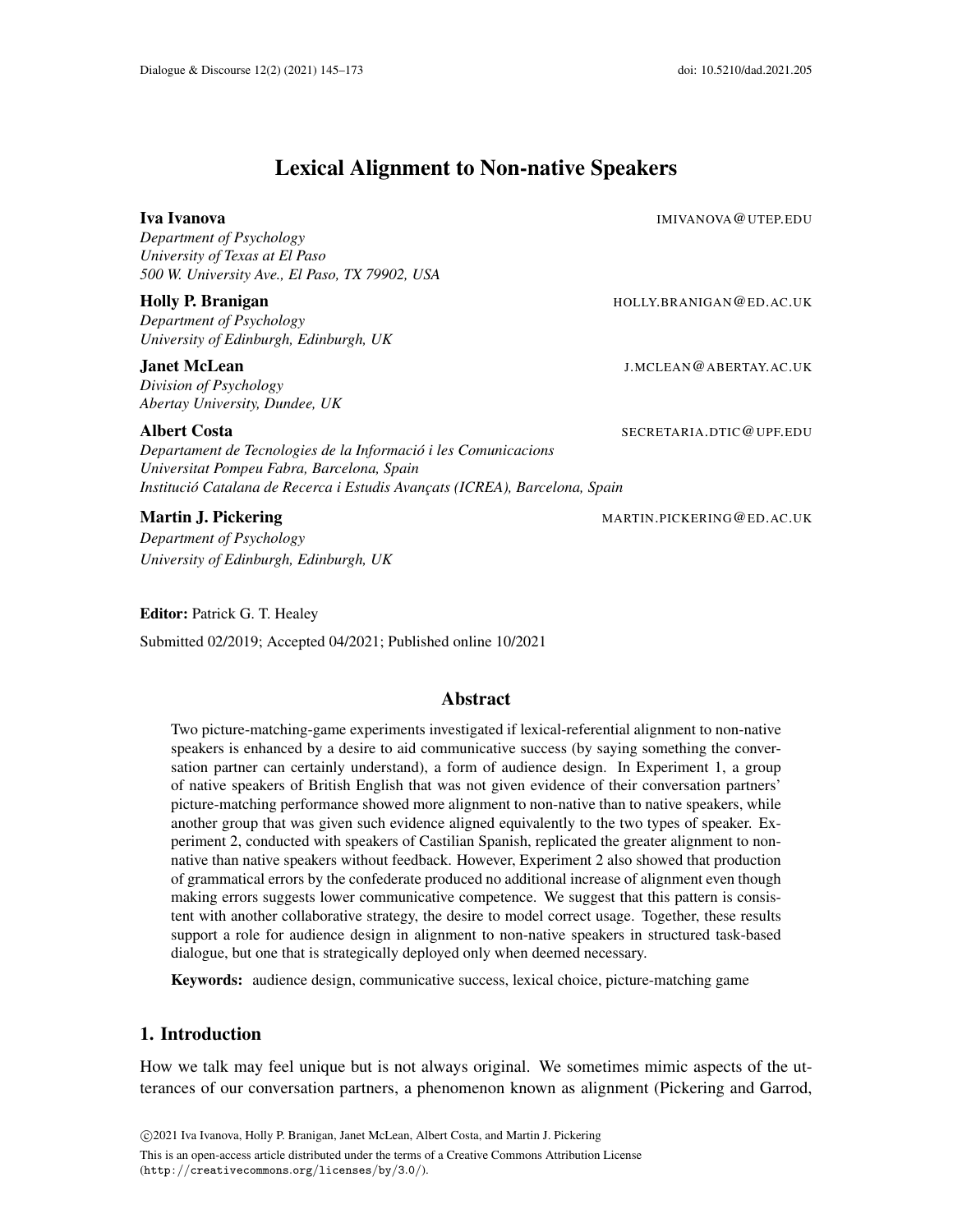2004) . Alignment is beneficial for conversations in that it facilitates mutual understanding (Ferreira et al., 2012). Speakers in dialogue can align to each other's words (*lexical alignment*; Brennan and Clark, 1996), phrasal or sentence structure (*structural alignment*; Branigan et al., 2000), as well as phonetic or prosodic aspects of utterances (Giles and Powesland, 1975; Pardo, 2006). However, alignment and its underlying cognitive mechanisms may vary with features of the conversational situation and characteristics of the conversation partner. One such feature is interacting with a nonnative speaker. Here, we study whether lexical alignment with non-native speakers is influenced by a desire to aid a conversation partner's comprehension, a form of audience design. We address this question in two experiments involving a constrained exchange of referential expressions between participants and confederates, to be able to implement specific manipulations that test our hypotheses. At the end, we discuss differences with, and implications for, less constrained natural dialogue.

A classical experimental demonstration of lexical alignment (and ensuing alignment of situation models) was provided by Garrod and Anderson (1987). In a cooperative maze game, one participant had to indicate her or his position in a maze to another participant viewing the same maze from another room. Participants tended to converge in their descriptions of the maze structure and their positions (for example, Participant A: "Right - *two along from the bottom* one up"; Participant B: "*Two along from the bottom*, which side?"). Further demonstrations have involved tasks requiring one participant to relate the order of pictures of objects that can be named in more than one way to another participant who had to arrange her or his figures or images in the same order Brennan and Clark (1996). In such tasks, participants in a dyad typically adopt the same way of referring to the figures or images (for example, if one participant refers to a picture of a shoe as "pennyloafer", the other participant is more likely to use the same term to refer to it).

Lexical alignment may be important for communicative success. First, it may aid mutual understanding, by helping conversation partners reach a similar mental representation of a situation. Ferreira et al. (2012) showed that participants were faster to choose pictures on a display when their own names for those pictures were repeated back to them versus when other words were used. Second, imitating the behavior of one's conversation partner (including reusing the words they produce) might increase rapport, empathy and prosociality between the conversation partners (for a review, see Beňuš, 2014; Chartrand and van Baaren, 2009; Garrod et al., 2018). In addition, alignment may underlie long-term learning: Reusing a language representation (including a word representation) may strengthen its connections to other elements in the language system and thus facilitate its reuse on future occasions (see Oppenheim et al., 2010; Chang et al., 2006, for structural alignment). Of note, one study found that lexical alignment conferred communicative benefits only when it was limited to task-relevant vocabulary, suggesting that its effects are well-targeted; overall alignment was in fact negatively correlated with task performance (Fusaroli et al., 2012).

The potential of lexical alignment to aid communication might make it an especially important communicative mechanism in conversations with non-native speakers because these speakers face various challenges in conversing in a second language. Speaking a second language is cognitively demanding and associated with reduced fluency and clarity (presumably stemming from word-finding difficulties; Pivneva et al., 2012) and delayed lexical access (Ivanova and Costa, 2008). Understanding a second language is also cognitively effortful and deteriorates in the presence of noise (for the latter, see Weiss and Dempsey, 2008). Still, an increasing number of people converse in a second language with native speakers of that language, for purposes of work, education or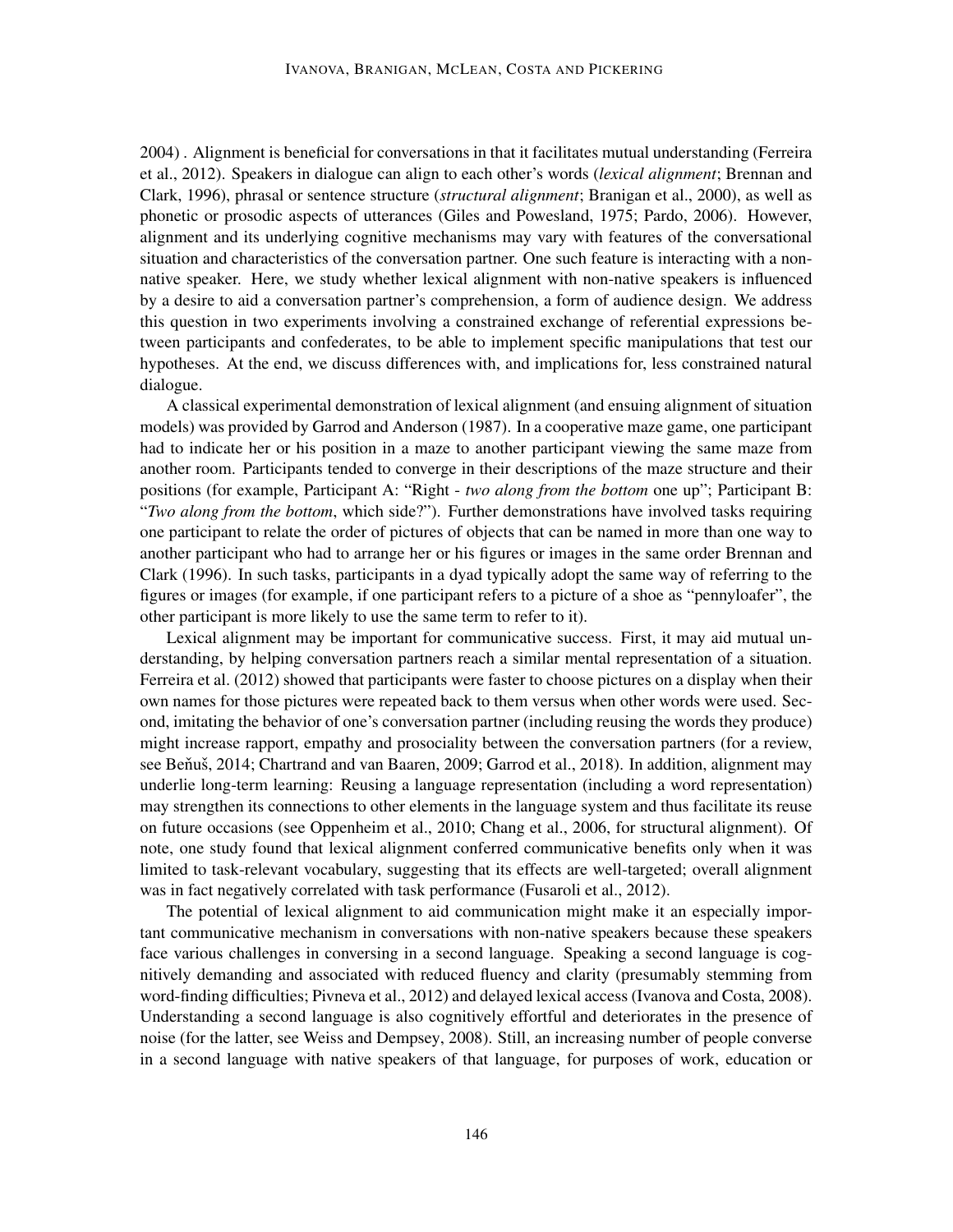travel - but little is known about the functioning of alignment in such conversations (see Costa et al., 2008).

To begin understanding lexical alignment with non-native speakers, it is necessary to consider the cognitive mechanisms that drive it. One such mechanism is audience design: speakers' tendency to construct their utterances considering the knowledge, needs and intentions of their conversation partners (Brennan and Clark, 1996; Clark and Schaefer, 1987). Audience design is goal-driven and involves belief-based judgments about what would be more versus less effective for conversation partners' comprehension (Clark, 1996), or what would be maximally informative (Grice, 1975). Lexical-referential alignment is among the strategies that ensure successful information transmission: The use of a particular referential expression by the conversation partner is clear evidence that they will understand it if repeated back to them. Indeed, comprehension is slowed down when listeners hear different terms than they themselves (Ferreira et al., 2012) and also their conversation partners (Metzing and Brennan, 2003) have previously produced in the course of their interaction.

Several studies support that audience design can drive lexical alignment. These studies have shown that speakers can override their normal production preferences and adopt the lexical choice of their conversation partners based on their judgment of the partners' likelihood of experiencing comprehension difficulties. In a director-matcher task in which participants could interact freely, Isaacs and Clark (1987) showed that New-Yorkers (experts) described postcards of buildings in New York City to non-New-Yorkers (novices) using fewer building names (which the novices would not know) than to other New-Yorkers (and decreased their use of proper names with non-New-Yorkers by approximately 20% across trials). This result supports audience design by showing that experts adapt their lexical choices to novices' productions, and presumably do so to ensure that their linguistic contributions will be understood.

Most relevant to the present study, Branigan et al. (2011) showed that speakers aligned their lexical choice to computers more than to humans, and to computers perceived as older more than to computers perceived as newer. In this study, participants alternated between describing pictures either orally or in writing to what they were told was a human or computer conversation partner, and matching pictures to the "partner's" picture descriptions (in reality, all such descriptions were scripted). On experimental trials, the "partner" produced either preferred (for example, *bus* for a picture of a bus) or dispreferred but acceptable responses (for example, *coach* for a picture of a bus). There was greater lexical alignment with conversation partners presumably perceived as less capable of producing accurate descriptions. The authors concluded that this tendency was driven by assumptions about what the conversation partner could versus could not understand (that is the words they used versus words they did not use) instead of a desire for a social bond. This is because people would arguably not want to create a social bond with a computer to a greater extent than with another person.

Both of these studies suggest that a belief that a conversation partner is less communicatively competent (a "novice" or a computer) can increase lexical alignment, supporting a role of audience design for alignment. In the context of the current study, audience design might also act to increase lexical alignment to non-native relative to native speakers, to the extent that non-native speakers can be perceived as less communicatively competent conversation partners because of their incomplete knowledge and slower processing of the target language. Further, audience-design-driven lexical alignment to non-native speakers may be inversely proportional to how communicatively competent they seem, and hence increase when beliefs or perceptions point to lower competence (consistent with the larger alignment with "older" computers in Branigan et al., 2011).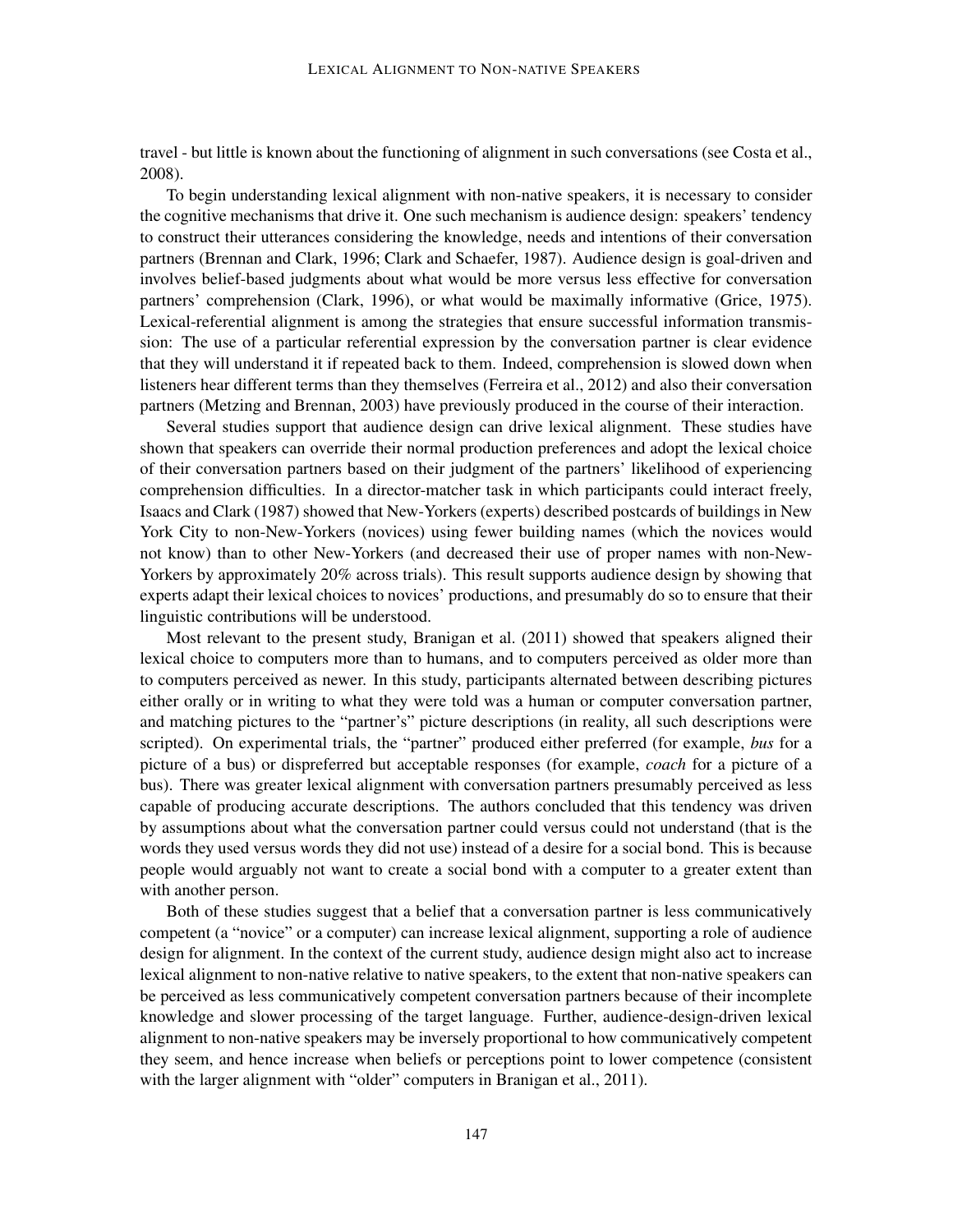Strong evidence about what a conversation partner does or does not understand is feedback that provides *grounding* of a speaker's utterances – that is, contributes to the mutual belief of sufficient understanding of the entities under discussion to move forward (Clark and Brennan, 1991; Clark and Schaefer, 1987; Clark and Wilkes-Gibbs, 1986). In natural conversation, grounding is accomplished in one of three main ways: by providing acknowledgements through backchannel responses (for example, *uh-huh* or *mhm*) or assessments (for example, *Really??* or *Good God!*), by directly initiating the relevant next turn (for example, answering a question in a relevant way), and by continued attention on the speaker as shown through eye-gaze (although the latter can have other functions; Clark and Brennan, 1991). Grounding of referring expressions can also be indicated by alternative descriptions (for example, A: *It is the second one on the left*, B: *You mean the red one?*) or indicative gestures (for example, pointing) to verify understanding.

However, grounding that is optimal for specific conversational needs is not always possible. For example, grounding is affected by the conversational medium. For example, participants in video conferencing often turn off their microphones or cameras, and by doing so they also eliminate the possibility of providing backchannel responses. But even face-to-face conversations do not always provide opportunities for listeners to assert that they understand every detail of what is being said, such as when the speaker is telling a story, or a professor is lecturing to a class. This is relevant in the current context for the following reason. If lexical-referential alignment is used as a tool to ensure successful comprehension, of which feedback of listener understanding, when it occurs, provides direct evidence, alignment may be used as an audience design strategy to a greater extent (or only) when the possibility for feedback is reduced or absent.

Consistent with this possibility, Bergmann et al. (2015) found higher lexical alignment when direct evidence of conversation partner understanding was scarce. These authors showed more lexical alignment with an assumed artificial agent than with an assumed human (in fact both were artificial agents), but only when participants could not see (on video) their conversation partner. These results are consistent with alignment driven by an intention to aid communication because speakers adapted their lexical choice to a greater extent to a partner they judged as less communicativelycapable (such as a virtual agent as opposed to a human). But they also imply that visual feedback of the conversation partner's behavior can eliminate this difference, presumably because being able to see one's conversation partner gives greater certainty of comprehension success (reducing the need for lexical alignment to ensure this success). If so, it is possible that audience design would not increase alignment to non-native speakers overall, but only in the absence of evidence that they correctly understand what is being said.

This possibility is consistent with evidence that speakers do not always consider conversation partners' knowledge and needs because making such considerations is cognitively effortful. Accordingly, Horton and Keysar (1996) showed that participants were less likely to take common ground into account in a referential communication task under time pressure than under no time pressure. The authors concluded that such audience design does not form a core part of designing utterances but is only part of an optional monitoring process, which we assume might be invoked when comprehension success is uncertain.

We note that audience design, our current focus, is not the only mechanism that may drive lexical alignment. Another mechanism that may underlie all alignment behavior is priming of the underlying linguistic representations (Pickering and Garrod, 2004). For lexical alignment, when one's conversation partner produces a particular referential expression (such as the name *sofa* for an object that can also be called *couch*), this name becomes highly activated. This increased ac-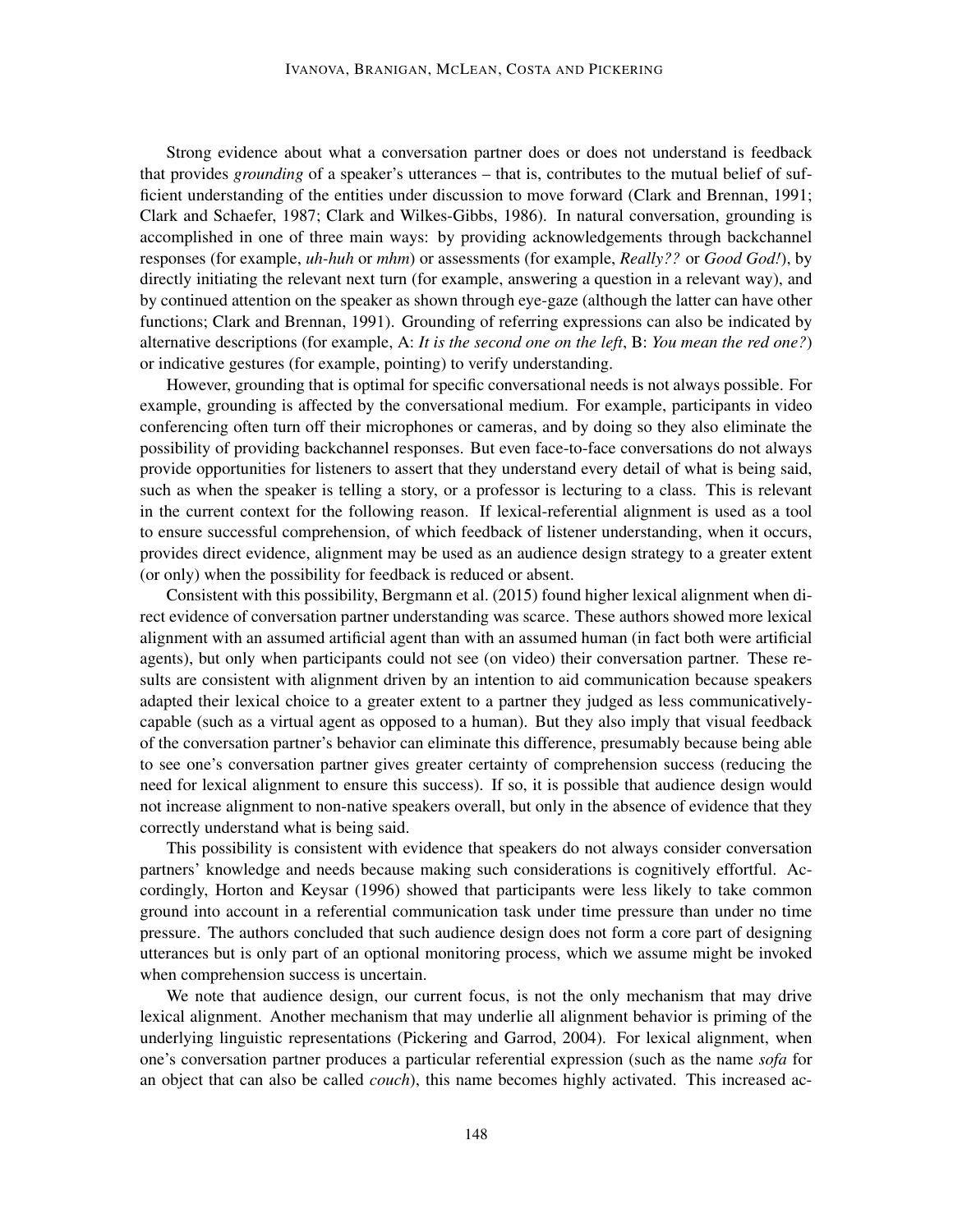tivation would in itself make it more likely that that name be selected for production over other possible choices. Consistent with a priming mechanism contributing to alignment is evidence for similar lexical alignment in typically-developing children and children with an Autistic Spectrum Disorder, whose theory-of-mind abilities or social functioning did not predict alignment magnitudes (Branigan et al., 2016; Hopkins et al., 2017). In the current study, we focus on the contribution of audience design to alignment to non-native speakers, but assume that priming underlies alignment to both non-native and native speakers at least in part (although possibly to different degrees; we return to this issue in the General Discussion).

A direct examination of alignment to non-native speakers was provided by Bortfeld and Brennan (1997). In a referential communication task, pairs of participants took six turns to be directors (describing a set of 15 chairs to the other person) and matchers (identifying each chair and placing it in the correct serial position). Results showed that native speakers lexically aligned to non-native speakers to the same extent as to other native speakers (even if this involved alignment on nonnativelike expressions, such as *the chair in which I can shake my body* for a rocking chair). But this study did not investigate the relative strength of different mechanisms driving alignment with non-native speakers. The fact that native speakers aligned on non-nativelike expressions suggests an influence of audience design, as they would not have had any other motivation to produce such expressions except to ensure that their non-native partners understood them. On the other hand, non-nativelike expressions would not have direct representations in native speakers' mental lexical inventories and thus would be unable to automatically prime native speakers' productions. Thus, alignment to non-native speakers in Bortfeld and Brennan's study could have been greater (possibly greater than that to native speakers) had the non-native speakers produced more nativelike expressions.

#### 1.1 The Present Study

In the present study, we compared the magnitude of native speakers' lexical-referential alignment to non-native speakers with that to native speakers, to test several hypotheses about the influence of audience design on alignment to non-native speakers in structured task-based dialogue. Hypothesis 1 (tested in both experiments) is that native speakers would align more (and not less) to non-native speakers than to other native speakers, at least under certain conditions. This would be because native speakers would take greater care to ensure comprehension success with non-native speakers because they perceive the latter as less communicatively competent. Hypothesis 2 (tested in Experiment 1) is that such enhanced alignment to non-native speakers would be more, or only, present in conditions lacking feedback of comprehension success (that is, grounding). This would be because direct evidence that the conversation partner is understanding everything would alleviate the need for enhanced alignment with a less competent conversation partner to ensure communicative success. Hypothesis 3 (tested in Experiment 2) is that enhanced alignment to non-native speakers would be modulated by how communicatively competent they appear to be. This would be because enhanced lexical alignment as a strategy to ensure comprehension success may appear more necessary when the non-native conversation partner appears less communicatively competent.

To determine the extent to which patterns of alignment with non-native speakers might generalize beyond particular populations or speakers of a particular language, we investigated two different populations (speakers of British English tested in Edinburgh in Experiment 1, and speakers of Castilian Spanish tested in Barcelona in Experiment 2).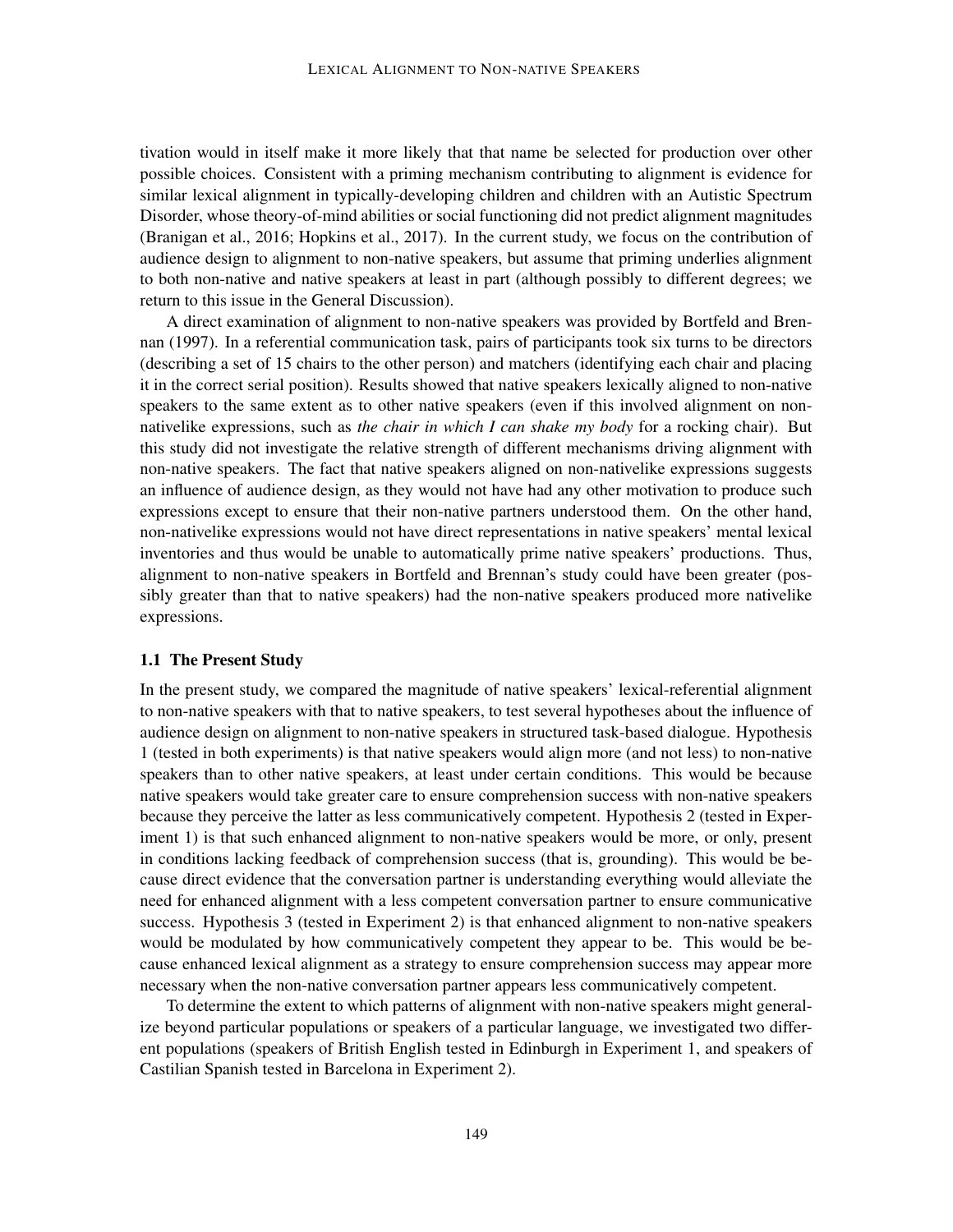In a picture-matching game, participants took turns with confederates to name pictures for each other and match pictures after hearing the names produced by their partners. Each native participant performed rounds of the game with both a native and a non-native confederate. The confederates (on half of the critical trials in Experiment 1 and on all critical trials in Experiment 2) produced dispreferred names (for example, calling a lamp *light*, or a basket, *hamper*, based on pretested norms; Branigan et al., 2011). We focused on participants' use of dispreferred names to detect differences in alignment across conditions, given that we expect speakers to use preferred names as their default choice (that is, independently of the identity of the conversation partner who produced them previously). In both experiments, each participant interacted with two confederates, in counterbalanced order.

In Experiment 1, native speakers of British English alternated with a native and a non-native confederate to name one of two pictures presented on a printed page, and indicate which of the two pictures on the following page matched the name produced by the other person. In addition, Experiment 1 manipulated the presence of feedback of comprehension success. For this purpose, half of the naïve participants received feedback from the confederate about their communicative success (who verbally indicated the correct response with the words *left* and *right*; participants did the same on their own matching turns). The other half of the participants matched pictures without receiving or providing any such evidence of comprehension success. In Experiment 1, Hypothesis 1 predicts more lexical alignment with the non-native than with the native confederate. Hypothesis 2 predicts that such an effect would be larger (or only present) without feedback.

In Experiment 2, native speakers of Castilian Spanish alternated with a native and a non-native confederate to consecutively name 12 pictures presented on three-by-four grids, and select the picture named by the other person among an initial set of 12 loose pictures (decreasing after each trial), to then place it in its respective position on a blank three-by-four template with numbered grids. In addition, Experiment 2 manipulated the apparent communicative competence of the non-native confederates. Thus for one group of naïve participants, the non-native confederate produced gender errors (for example, "\*un mano" instead of "una mano" [Sp. a hand]) on half of the trials eliciting alignment (and 1/12 of all trials). For another group of participants, the non-native confederate produced no errors. In Experiment 2, Hypothesis 1 predicts more lexical alignment with the non-native than with the native confederate. Hypothesis 3 predicts that such an effect would be larger for the confederate who produced errors. Note that we expected participants never to align to the erroneous gender markers – just to the picture names themselves.

We acknowledge that there are reasons to treat with caution the use of confederates in dialogue experiments (Kuhlen and Brennan, 2013). We used confederates because dispreferred names are crucial for the detection of alignment but hard to elicit spontaneously. Kuhlen and Brennan note that in such a case the use of confederates may be the only feasible approach (p.56, p.65). In accordance with their recommendation, we document relevant details about confederate knowledge and behavior in the Method section, and discuss how confederate participation could have affected the results in the General Discussion.

We also note that the current experiments sought to determine the mechanisms of a specific type of language use and thus had features that made them quite different from many natural dialogues. Some relevant features were the overall ease of the task, the preponderance of referring expressions (over non-referential language) together with the otherwise limited conceptual content, the lack of grounding in most conditions, and the formulaic grounding in the Feedback group of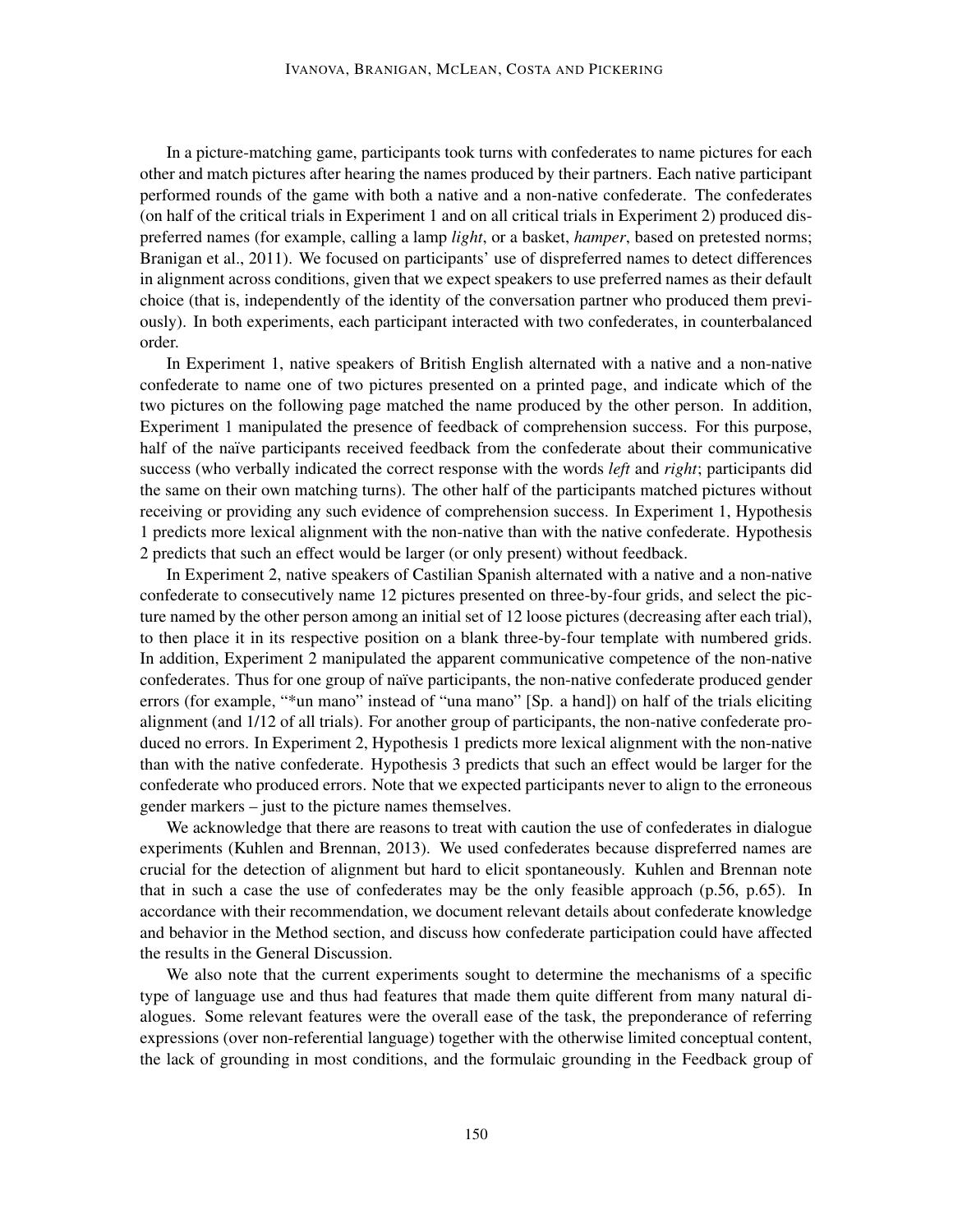Experiment 1; we consider in the General Discussion how these features could have affected the studied mechanisms.

## 2. Experiment 1: Lexical alignment to native and non-native speakers of English with or without feedback of comprehension success

In this experiment, we contrasted native English speakers' lexical alignment to native and non-native confederates in a picture-matching task. Half of the participants and confederates gave and received feedback about successfully matching the pictures, while the other half matched pictures without such feedback.

#### 2.1 Method

In this section, we provide details about the participants and confederates, the materials and procedure, and the design, coding, and data analysis in Experiment 1.

## 2.1.1 PARTICIPANTS

Forty-eight students from the University of Edinburgh community were paid to take part. All participants were native speakers of English. The data from one participant in the No-feedback group was excluded from the analyses because of a counterbalancing error. There were thus 24 participants in the Feedback group, and 23 in the No-feedback group.

## 2.1.2 CONFEDERATES

Four confederates who were non-native speakers of English were selected on the basis of a pretest. Nineteen non-native speakers and one native speaker of English were recorded producing the preferred and dispreferred names of the experimental items described below (36 words in total). After, twelve further participants from the University of Edinburgh community who did not participate in the main experiment listened to these recordings (in randomized order for each rater) and indicated the perceived strength of the speaker's foreign accent on a Likert scale (1 meant "extremely strong foreign accent" and 7 meant "native English accent"). Four non-native speakers with mediumstrong accents (to ensure intelligibility; average ratings of 3.25, 3.33, 3.75 and 4.08) were selected for participation in the main experiment. *T*-tests on the ratings of each two pairs of speakers for all possible pairings indicated that the ratings for all four speakers did not differ [all *p*s > .17].

Four further native speakers of English were selected to act as the native confederates. Each of these speakers was paired with one of the non-native speakers to form same-gender pairs (three female and one male pairs). All confederates were paid for their time. The confederates were aware of the experimental hypotheses. Confederates arrived when their turn was scheduled and were not present in the room when another confederate was performing the task – thus, they did not have information about the behavior of the confederate they were paired with. Each confederate performed the task 11 or 12 times (see below).

#### 2.1.3 MATERIALS AND PROCEDURE

The materials consisted of black-and-white line drawings and were the same as in Branigan et al. (2011). There were 18 experimental pictures, each of which could be named with both a preferred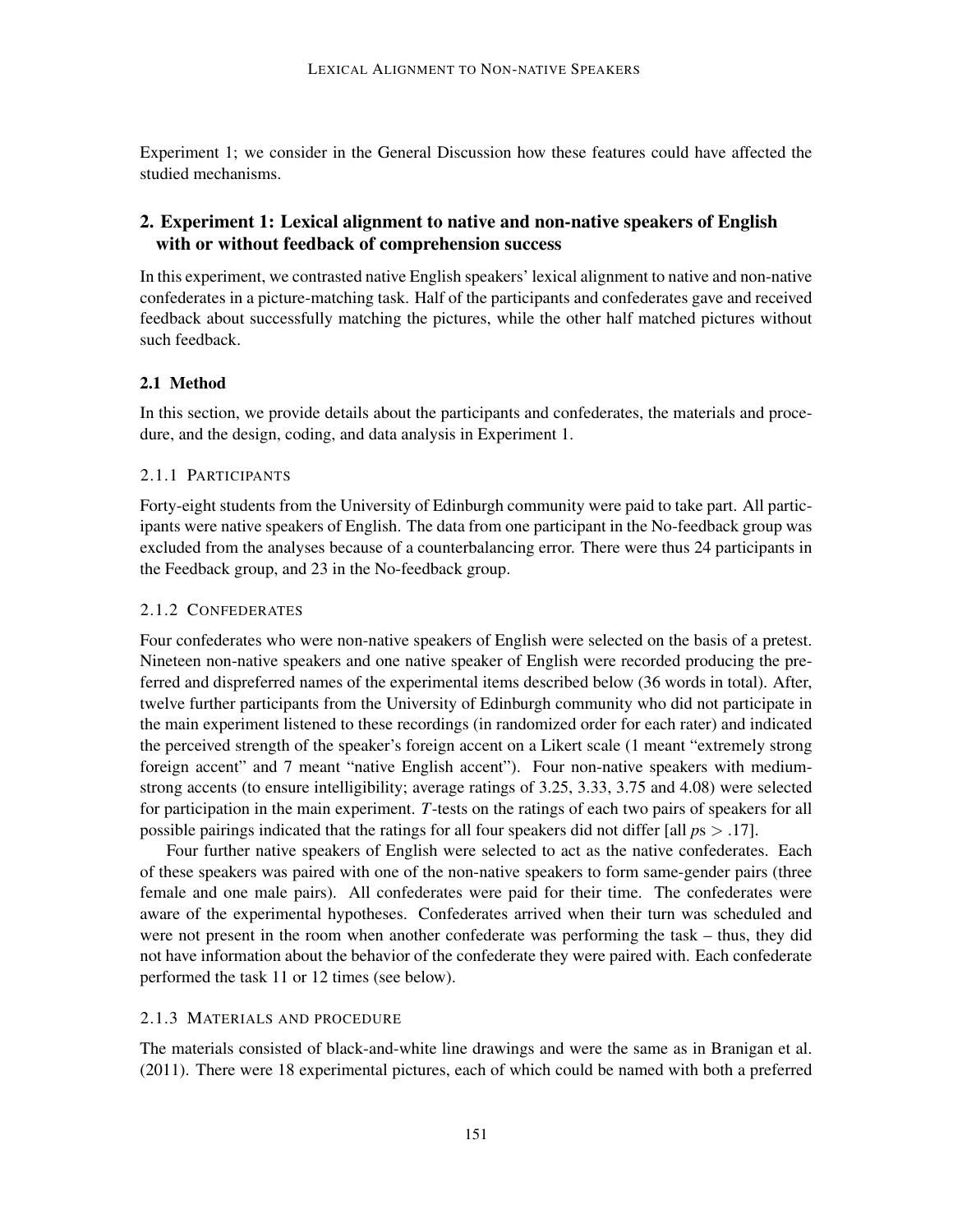and a dispreferred but acceptable name (for example, *lamp*-*light*). The names were normed by Branigan et al. (2011) for the same population as tested here. In addition, there were 154 filler pictures which only had one name and appeared between one and eight times in the combined participants' and confederate's naming and matching sets.

The materials were presented in binders, one for the participant and one for the confederate (see Figure 1 for the experimental set-up). In the participant binder, two pictures were displayed on each page (an A4 sheet inside a plastic envelope). On a naming turn, the picture to be named was indicated by a thicker black border, and appeared on the left side on half of the trials, and on the right side on the other half. On a matching turn, both pictures had the same thickness border. Matching was performed by placing a sticker on one of the two pictures on every matching sheet. In the confederate binder, each naming turn had a single word printed in the center of the page. Matching trials had the same structure as participants'.

On each naming or matching turn, an individual filler picture appeared next to an experimental picture. On critical turns, the confederate named an experimental picture with either its preferred or its dispreferred name (counterbalanced across items), and the participant located it on the corresponding matching page. After two filler turns (participant naming trial, confederate naming trial), the participant had to name the same experimental picture (again, presented together with a filler picture). There were 14 filler turns at the beginning of the experiment (the first four were presented as practice). There were two such beginning-filler sets, counterbalanced across lists, confederate orders and the four confederate pairs. After that, six filler turns separated each 4-trial sequence involving experimental pictures; those were kept constant within lists.



Figure 1: Experimental paradigm for the picture-matching game used in Experiment 1. The confederate has performed a naming turn, and the participant has indicated their choice using a sticker (indicated as a yellow rectangle).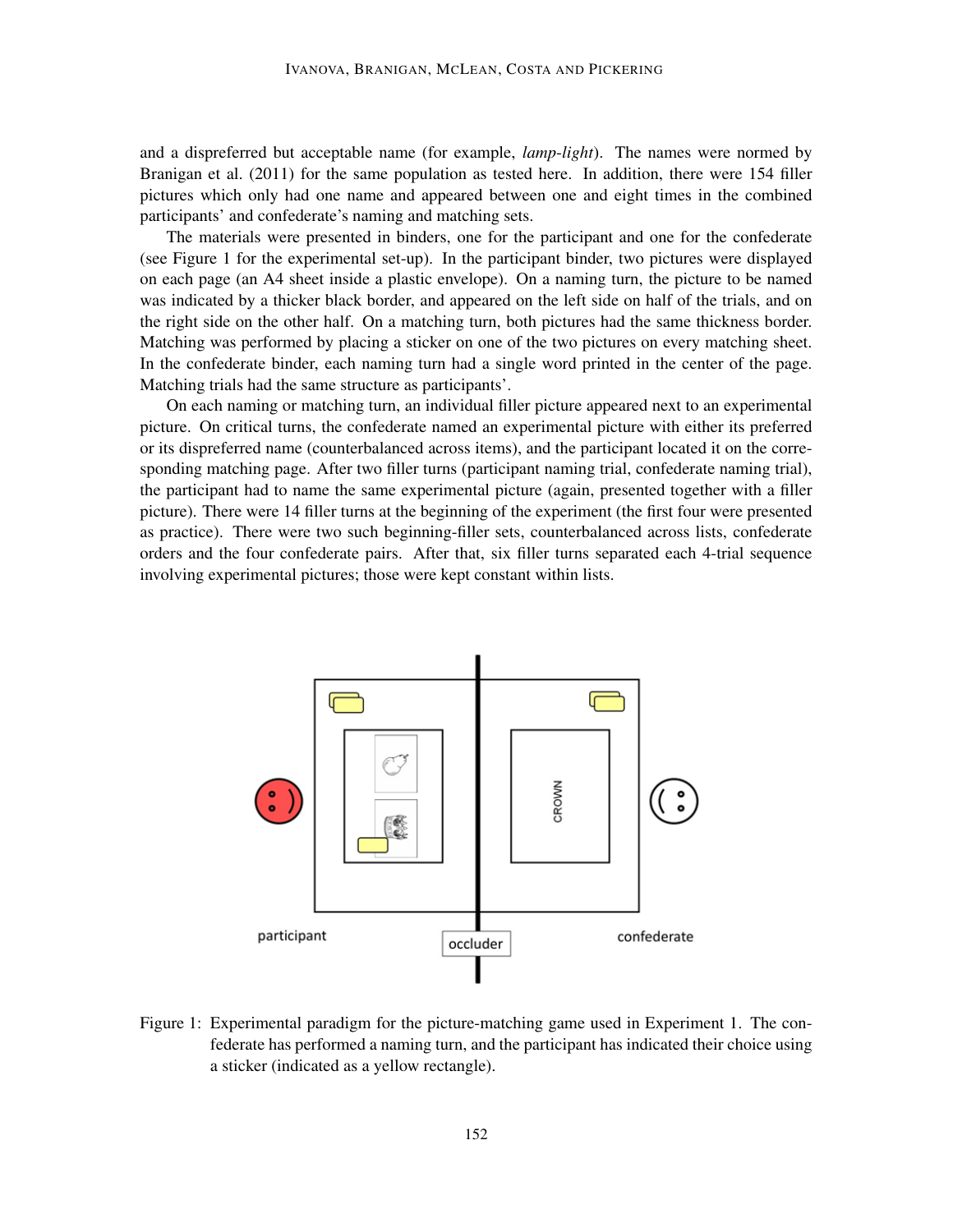There were eight item lists. Four lists (List set A) were created by counterbalancing confederate names for the experimental pictures (preferred, dispreferred) and the side on which experimental items appeared on participant naming and matching trials (left, right). The content and order of filler trials was the same across these four lists except the beginning filler sequence, as explained above). Four further lists (List set B) were created by randomizing the order of the filler trials and experimental sequences (but the order of items within an experimental sequence was the same as in the first four lists). Across the latter four lists, the content and order of filler trials was also kept the same. Within a single list, there were 152 confederate naming trials, and 152 participant naming trials.

Each participant performed the matching game with both confederates within a confederate pair, one a native speaker of English, and the other a non-native speaker, in counterbalanced order. Twelve participants performed the experiment with each of the first three confederate pairs, and 11 participants performed the experiment with the last confederate pair; confederate pairs were equally distributed across the Feedback and No-feedback groups. Each participant performed the experiment with a same-gender confederate pair. If the first part of the experiment (interaction with the first confederate) used a list from List set A, the second part of the experiment (interaction with the second confederate) used a list from List set B that contained the alternative names for experimental items (for example, if the first confederate named a picture of a basket with its dispreferred name *hamper*, the second confederate named the same picture *basket*). The order of list sets was counterbalanced across participants.

Upon arrival, participants and confederates were assigned to their seats, to ensure that confederates did not always head to the same side out of habit, which could indicate that they had been in the room before. Seat order was counterbalanced, such that half of the time confederates sat facing the window and half of the time they sat facing the door. Participants and confederates read written instructions that explained the procedure involving turn-taking with the other person to name and match pictures. Participants were not told that they would perform the task with two different partners at the beginning, but only upon arrival of the second confederate (approximately 30 minutes after the beginning of the experimental session, the time taken to complete the task with the first confederate). The instructions explained that to-be-named pictures were surrounded by a thicker black border and that matching was to be performed by placing a sticker on the matching picture. Additionally, participants and confederates in the Feedback group were instructed to give verbal feedback of which pictures they matched. They did this by saying "left" or "right", depending on the position of what they thought was the correct matching picture on a given matching sheet (and they were always correct because the task did not leave any possibility for confusion for a native speaker). Importantly, they were also instructed to pay attention to this verbal feedback when it came from the other person, and place a sticker on their own naming sheet to indicate which picture their partner had selected. This was done to encourage participants to attend to the feedback. Once participants or confederates performed a turn (for a naming turn, produced a name, heard the feedback from the other participant and placed a sticker accordingly; for a matching turn, heard the name produced by the other person, decided on the correct matching picture, placed a sticker on it and said "left" or "right" to indicate its position), both participants turned a page in their binders; this indicated the beginning of the next trial. The procedure for participants in the No-feedback group was identical, except that no feedback was given (or monitored) by either participants or confederates with respect to their matching choices. All experimental sessions were recorded for subsequent verification.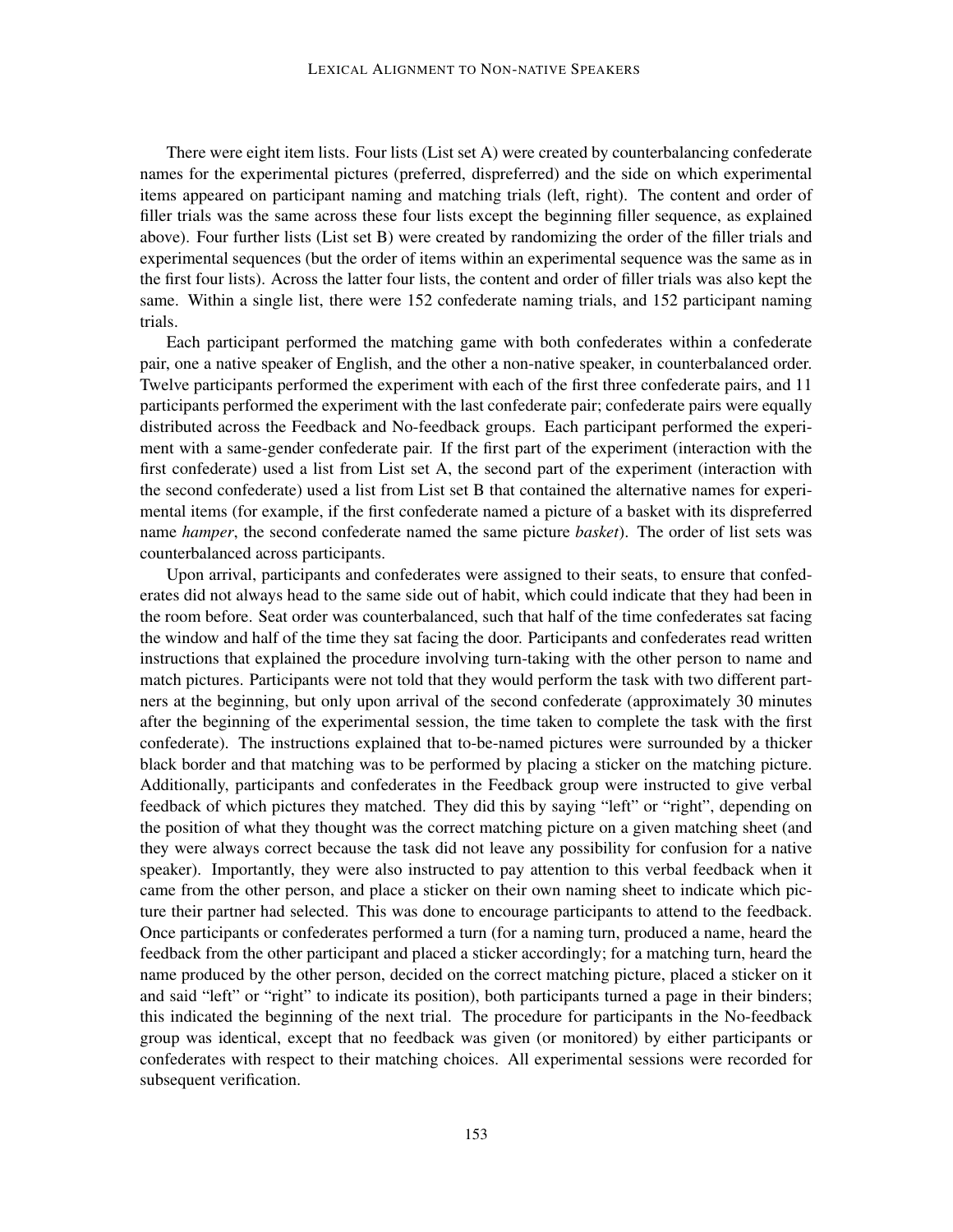#### 2.1.4 DESIGN, CODING, AND DATA ANALYSIS

Responses were transcribed in real time by the first author and were recorded for subsequent verification. We report here analyses of the responses following dispreferred names produced by confederates, to the extent that they carry condition differences in alignment effects (while preferred responses following preferred confederate names were close to ceiling, 95.3%). Analyses of responses following preferred confederate names are reported in Appendix A. The data were analyzed with logistic mixed-effects regression modeling. Dispreferred responses (matching the names produced by confederates) were coded as 1, and preferred responses (different from the names produced by confederates) were coded as 0. The fixed predictors were Confederate type (native, coded as 0.5, and non-native, coded as -0.5), Feedback group type (feedback, coded as 0.5, and no feedback, coded as -0.5), Confederate order group (native-first, coded as 0.5, and non-native first, coded as -0.5) and their interactions.

The Confederate order group factor was included in the analyses because of the following considerations. First, evidence from structural alignment suggests that speakers adapt to the frequency of alternatives in an experiment, resulting in a gradual decrease of alignment throughout an experimental session (Fine and Jaeger, 2013). In our experiment, confederate order was counterbalanced (half of the participants performed the picture-matching task with a native confederate first and a non-native confederate afterwards, and for half of the participants this assignment was reversed), but alignment decrease because of adaptation might be differentially influenced by confederate type. Further, in this experiment the second confederate produced the alternative name to the name produced by the first confederate. For example, if the native confederate was the first to interact with a participant and produced a preferred name (for example, *lamp*), the non-native confederate subsequently named the same picture with the dispreferred name (for example, *light*), or vice versa. Because of this design, participants might align more readily with a name (thus, accept a label for a given object, for example *lamp*) if they have not yet themselves produced a name for that object, but then be less likely to adopt a different name once they have named this object because speakers tend to repeat themselves (see Experiment 3 in Branigan et al., 2011; Wheeldon and Monsell, 1992; Brennan and Clark, 1996, though note that speakers in dialogue *can* change the way they refer to objects with each different conversation partner). For both of these reasons, it is possible that alignment to the native and non-native confederates was differentially impacted by the position of the respective interaction within our experiment. Note that the decision to include the Confederate order group as factor was post-hoc but analyses without it produced an equivalent pattern of results for the remaining factors.

The models were run using the *glmer* function in the lmerTest package (version 2.0-33, lme4 version 1.1-13) in R (version 3.4.1). To aid convergence, the "bobyqa" optimizer was used. All models initially had the maximal random-effects structure justified by the design (Barr et al., 2013). In case of non-convergence of the full model, model simplification was performed by first removing random-effects correlations and subsequently removing in a step-wise manner the random effects accounting for least variance (random slopes were removed before random intercepts). To shed light on significant interactions, further models were run on subsets of the data; these models are described in the Results section below.

The data are publicly available at https://osf.io/7rtgd/, and analyses scripts will be offered upon request.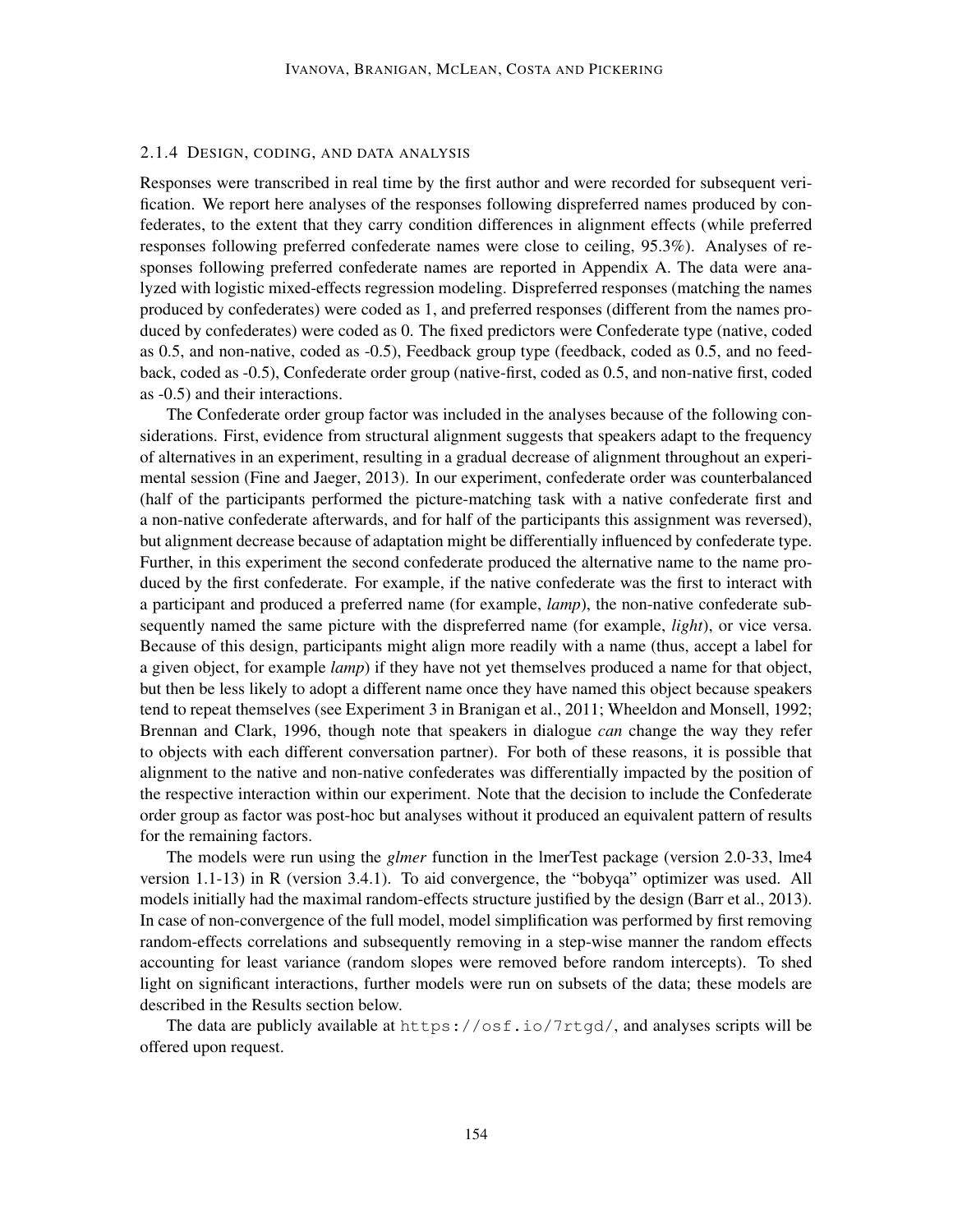#### 2.2 Results and discussion

The by-participant percentage aligned responses are plotted in Figure 2 and the statistical models results are reported in Table 1. We first report the results of the main model described above. After, we report analyses breaking down the data into Feedback and No-feedback groups, and, within each of these, into Native-first and Non-native-first groups. These breakdowns were done because differential effects of feedback across confederate types is predicted under Hypothesis 2 (and visible numerically on Figure 2) but power may not be sufficient to detect the interactions of interest.

The main analysis revealed globally more alignment for dispreferred responses to the non-native  $(39.7\%)$  than to the native confederate  $(33.6\%)$ ; the main effect of Confederate type was significant).

Further, participants in the Native-first group aligned more overall (42.8%) than participants in the Non-native-first group (30.9%; the main effect of Confederate order group was significant). This difference, however, was due to participants in the No-feedback group (there was a significant interaction between Feedback group and Confederate order group). Specifically, Feedbackgroup participants who interacted with the native confederate first showed similar overall alignment to Feedback-group participants who interacted with the non-native confederate first (a difference of 1.7%), while No-feedback-group participants who interacted with the native confederate first showed 25% more alignment than No-feedback-group participants who interacted with the nonnative confederate first. These differences might suggest an effect of confederate type whereby interacting with a non-native confederate first globally reduced the rate of alignment to dispreferred names throughout an experimental session. However, we believe these differences mostly likely stem from individual differences in alignment to dispreferred names because they come from a between-participant comparison; as such, we do not interpret them further.

Participants also aligned more to the confederate with whom they interacted first, regardless of confederate type (there was a significant interaction between Confederate type and Confederate order group). But this tendency was more pronounced when the first conversation partner was the non-native confederate (17% more alignment with the non-native than with the native confederate) than when it was the native confederate (5.3% more alignment with the native than with the nonnative confederate; note that this is a between-participants comparison).

We then ran separate models on the data of each feedback group type, with the fixed predictors Confederate type, Confederate order and their interaction. Participants in the Feedback group aligned overall to a similar extent to the native and non-native confederates (no significant main effect of Confederate type). However, they had a tendency to align more with the confederate they interacted with first (a significant interaction between Confederate Type and Confederate order group). In other words, when there was no need for concern about comprehension success, there was less alignment with the second consecutive conversation partner than with the first, independent of that partner's native language. (This tendency was stronger for the Non-native-first group, who showed 17.3% more alignment with the first non-native confederate, and a significant simple effect of Confederate type, than for the Native-first group, who showed 13.1% more alignment with the first native confederate but no significant simple effect of Confederate type.) Importantly, participants in the No-feedback condition aligned more to the non-native than to the native confederate (a significant effect of Confederate type). Further, as indicated by the main analysis, participants in the Native-first group aligned more overall than participants in the Non-native-first group (a significant effect of Confederate order group).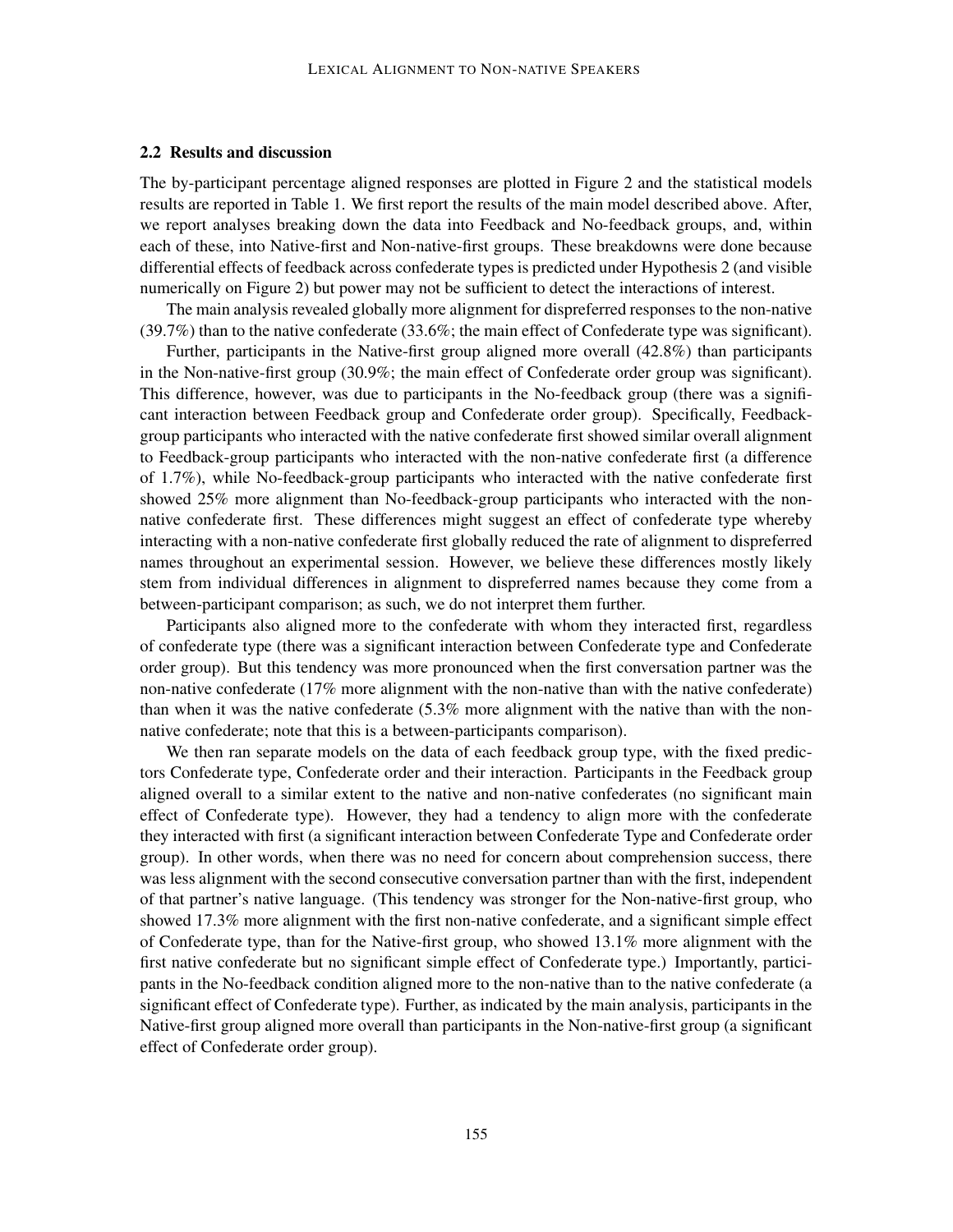Simple effects models on the data for the two Confederate order groups with Confederate type as a fixed predictor showed more alignment with the non-native than with the native confederate (a difference of 16.7%) for participants who interacted first with the non-native confederate (a significant effect of Confederate type), but no difference in alignment to the two confederates (1.9%) for participants who interacted first with the native confederate (no significant effect of Confederate type). These analyses suggest that, without evidence for comprehension success, the tendency to align less to dispreferred names from a second partner occurred only when this partner was the native confederate; when the non-native confederate was second, alignment did not differ from alignment with the first confederate.



Figure 2: Mean by-participant percentage alignment effects by feedback group type, confederate order group and confederate type in Experiment 1. Error bars represent standard error (computed from by-participant means). Nat 1st: Native-first group; Non-N 1st: Nonnative-first group. The numbers inside the bars indicate condition order in the experiment.

In sum, Experiment 1 revealed that, with feedback, participants aligned less to their second than to their first partner, regardless of their native language. Without feedback, participants aligned less to their second than to their first partner when the second partner was a native speaker, but maintained alignment at its initial level when the second partner was a non-native speaker. These results support Hypothesis 1, which is about the direction of the confederate type effect: Under certain conditions, alignment to the non-native speaker was larger (not smaller) than that of the native speaker. This directionality supports an influence of audience design in alignment to nonnative speakers. The results also support Hypothesis 2 in that such effects appeared only in the absence of feedback. This pattern is also consistent with an influence of audience design - but suggests that audience design is used only when deemed necessary (i.e., in the absence of evidence for comprehension success).

Additionally, we found that alignment tended to decrease from the first to the second consecutive conversation partner. This effect could have sources in participants' adaptation to the frequency of dispreferred alternatives within the experiment (for such an inverse preference effect in structural alignment, see Jaeger and Snider, 2013), as well as participants' tendency to self-repeat (Branigan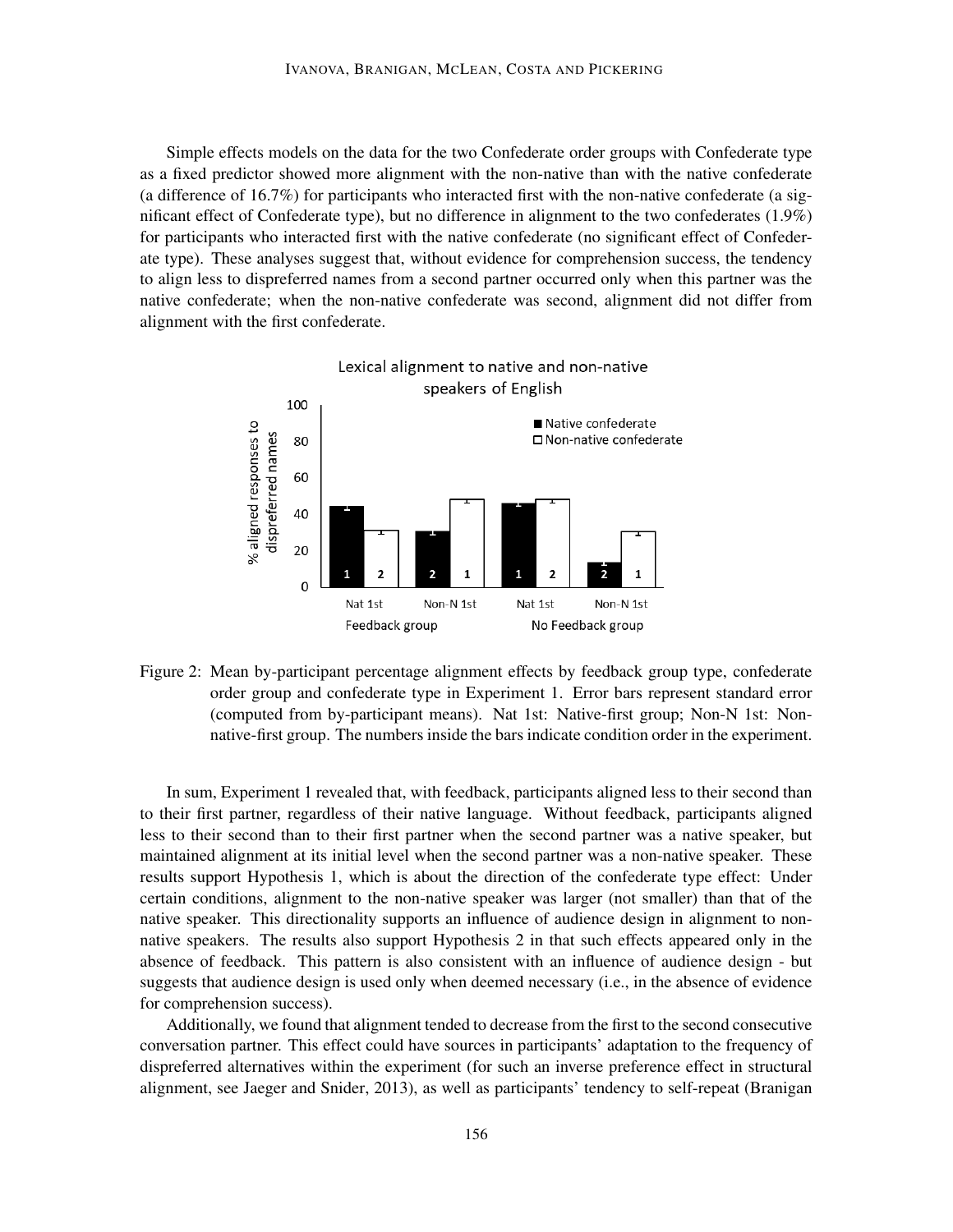et al., 2011; Wheeldon and Monsell, 1992): If participants aligned with the first confederate (for example, said *lamp*), they might have then been less willing to switch to a different name with the second confederate (for example, say *light*).

| Model                  | Predictors                                            | Estimate | SE   | Z.      | $\boldsymbol{p}$ |
|------------------------|-------------------------------------------------------|----------|------|---------|------------------|
| <b>Main model</b>      | Confederate type                                      | $-.41$   | .17  | $-2.33$ | .02              |
|                        | Feedback group                                        | .29      | .39  | .75     | .45              |
|                        | Confederate order group                               | .77      | .39  | 1.99    | .047             |
|                        | Confederate type * Feedback group                     | .51      | .35  | 1.45    | .15              |
|                        | Confederate type * Confederate order group            | 1.40     | .42  | 3.37    | < .001           |
|                        | Feedback group * Confederate order group              | $-1.67$  | .77  | $-2.15$ | .03              |
|                        | Confederate type * Feedback group * Confederate order | .31      | .72  | .44     | .66              |
| Feedback group         | Confederate type                                      | $-.14$   | .29  | $-.50$  | .62              |
|                        | Confederate order group                               | $-.07$   | .60  | $-.11$  | .91              |
|                        | Confederate type * Confederate order group            | 1.58     | .62  | 2.55    | .01              |
| Native-first group     | Confederate type                                      | 1.54     | 1.08 | 1.43    | .15              |
| Non-native-first group | Confederate type                                      | $-.93$   | .45  | $-2.05$ | .04              |
| No-feedback group      | Confederate type                                      | $-.69$   | .32  | $-2.19$ | .03              |
|                        | Confederate order group                               | 1.62     | .53  | 3.06    | .002             |
|                        | Confederate type * Confederate order group            | 1.22     | .69  | 1.76    | .08              |
| Native-first group     | Confederate type                                      | $-.07$   | .47  | $-.14$  | .89              |
| Non-native-first group | Confederate type                                      | $-1.12$  | .37  | $-3.04$ | .002             |

Table 1: Results of the LMER main model of dispreferred responses in Experiment 1. *Note: Grey rows indicate significant effects.*

## 3. Experiment 2: Lexical alignment to native and non-native speakers of Spanish with or without grammatical errors

In this experiment, we contrasted native Spanish speakers' lexical alignment to dispreferred names produced by native and non-native confederates in a different version of the picture-matching game. The non-native confederate made grammatical (gender) errors on half of the target pictures with one participant group and made no errors with another group, so that we could see if errors from the conversation partner (a signal of lower communicative competence) would increase alignment. An additional aim of this experiment was to determine the extent to which the findings of Experiment 1 would generalize to another population and language.

## 3.1 Method

In this section, we provide details about the participants and confederates, the materials and procedure, and the design, coding, and data analysis in Experiment 2.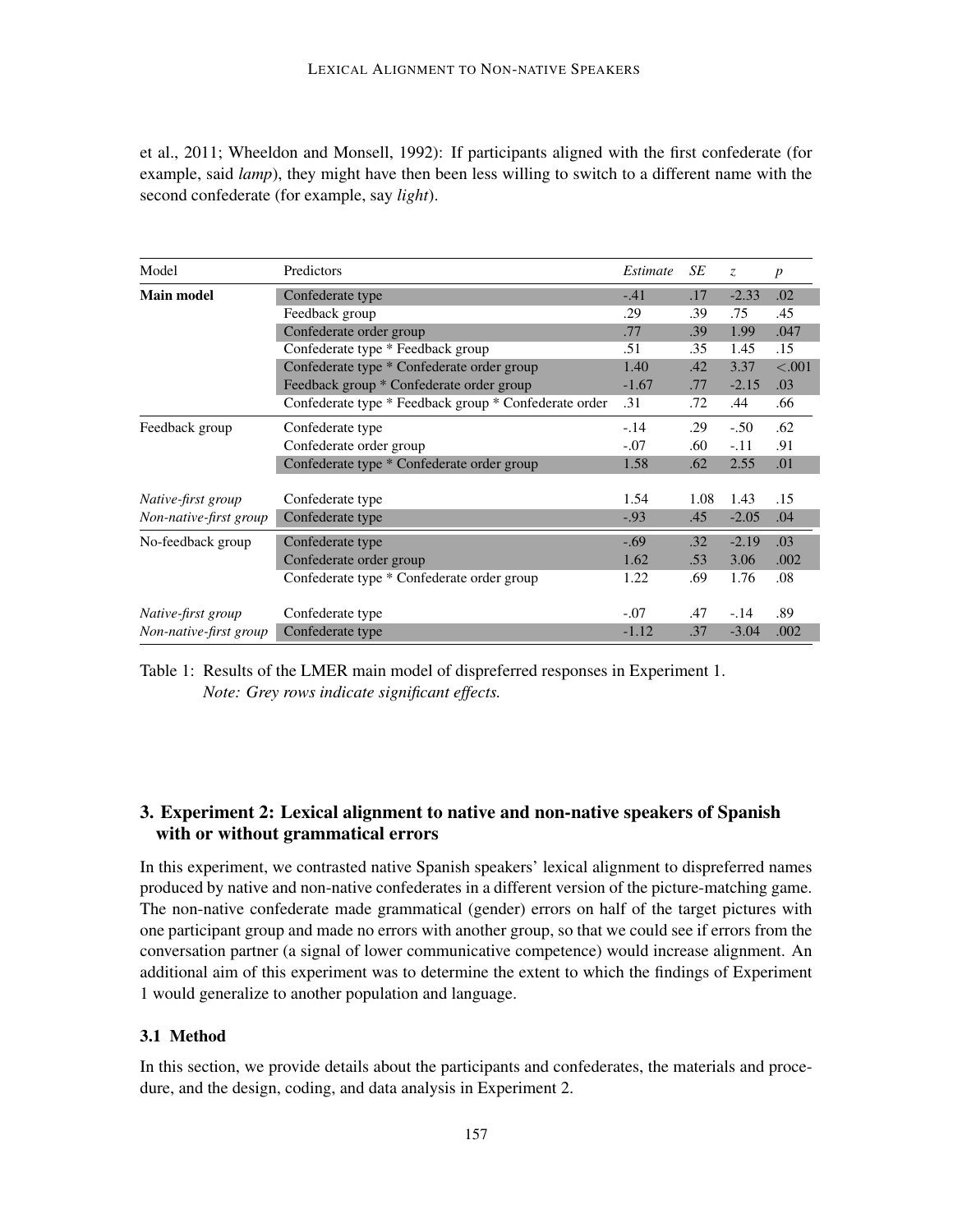## 3.1.1 PARTICIPANTS

Sixty-four undergraduate students from the University of Barcelona, (Barcelona, Spain), took part in exchange for course credit. All participants were native speakers of Castilian Spanish (spoken in their home by both parents, and currently spoken by participants more than 50% of the time). Participants also spoke Catalan (the population of Barcelona is almost entirely bilingual). For forty participants, the non-native confederate made no grammatical errors (No-error group), and for twenty-four participants the confederate produced grammatical errors on half of the experimental items (Error group). We acknowledge the uneven number of participants in the two error groups. Participant testing in the current No-error group was originally conducted as two separate experiments, which we now combine for greater power. The two combined experiments followed an identical procedure. The only differences were that the confederates were different individuals, and that two items, described below, were changed. Sample sizes were originally chosen to approximate those in the study of Branigan et al. (2011), which were 16 in Experiments 1 and 3, 20 in Experiment 5, 24 in Experiment 4 and 32 in Experiment 2. The uneven number of participants in the two groups was adjusted in the statistical analyses by centering the numerically coded Error group factor around the mean.

## 3.1.2 CONFEDERATES

The confederates for the Error group and the first 16 participants in the No-error group were two female graduate students from the University of Barcelona, a native speaker of Castilian Spanish and a native speaker of German. The confederates for the remaining participants in the No-error group were a female graduate student from the University of Barcelona, a native speaker of Castilian Spanish, and a female student from the University of Barcelona community, a native speaker of American English. The confederates were aware of the experimental hypotheses. They were not present in the room when another confederate was performing the task. Each confederate performed the task 24 or 40 times. Confederates saw pictures with the names written underneath for both experimental and filler items.

#### 3.1.3 MATERIALS AND PROCEDURE

The experimental items were 22 further black-and-white line drawings, which could be named with a preferred and a dispreferred name (for example, *puño* [Sp. fist] – *mano* [Sp. hand]). Both names for all stimuli are listed in Appendix B, but note that confederates produced only dispreferred names in this experiment. The dispreferred names were always more frequent than the preferred names, to lend credibility to the fact that they were spontaneously produced by non-native speakers (likely not expected to know low-frequency words). The experimental pictures were selected on the basis of a pretest from an initial set of 53 pictures, as follows.

Thirty-two further participants from the same population and who did not take part in the main experiment were asked to name the 53 pictures. They also rated the appropriateness of the dispreferred name for each picture on a 10-point scale. These tasks were presented in counterbalanced order. A stimulus set of 24 of these items was then tested with seven pilot participants using the paradigm in Experiment 1. These 24 stimuli involved two changes from the normed ones: the picture of a pigeon was replaced with a picture of a parrot (both had *pájaro* [Sp. bird] as dispreferred name); and the dispreferred name *via* [Sp. way] for the preferred *carretera* [Sp. freeway] was replaced with *camino* [Sp. road]. The pilot revealed numerically greater alignment to the non-native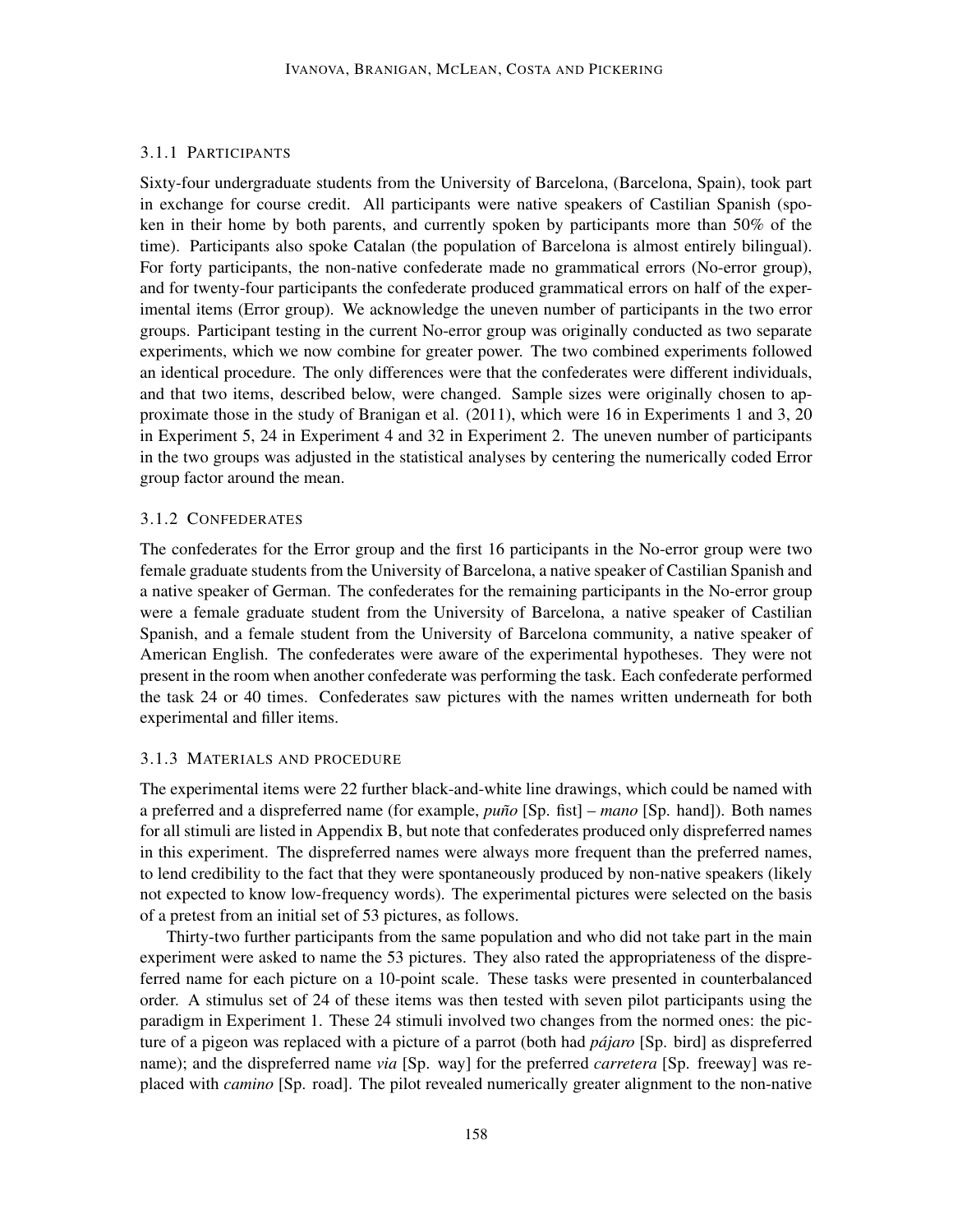than to the native confederate. The paradigm was changed to the one described below to enhance ecological validity and reinforce beliefs that the task would be hard for a non-native speaker.

From the items in the pilot, four were removed and three were replaced, for example because some of the pictures were hard to recognize (e.g., tree trunk; braid), leaving 20 items. This stimulus set was used with 16 participants in the No-error group. The preferred names in this set were spontaneously produced 96.4% of the time on average (SD =  $4.8\%$ ; norming data); the corresponding dispreferred names had medium acceptability ( $M = 6.11$ ,  $SD = 1.04$ ). For the remaining 24 participants in the No-error group and all participants in the Error group, two further pictures (baby and bride) were replaced (with fridge and earring) because gender errors on entities with a natural gender (for example, *una niño* [a (fem.) male child] or *un mujer* [a (masc.) woman] would have appeared exceptionally strange.

The experimental set-up (see Figure 3) consisted of two description sets (two sets of pictures (A) arranged on three-by-four-grids on ten PowerPoint slides per set and then printed on A4 sheets of paper), two match sets (two sets of loose pictures (B), prepared by cutting up different copies of the description sets into individual pictures), and two sets of blank templates (C) printed on A4 sheets of paper with numbered three-by-four-grids on each of them. Each of the ten sheets in one description set, together with their corresponding loose pictures, made one round of the game for one participant. The confederate's description sheet additionally contained all picture names written under their corresponding pictures.

To create the description sets, 20 experimental pictures, together with 176 filler pictures, were arranged on ten three-by-four grids drawn on Microsoft Powerpoint slides (some fillers occurred on both the participant and confederate description sets, and some were unique to either the participant or confederate set). There were two experimental pictures on each slide in each round of the game. An experimental picture always occurred first in the confederate's description sheet and was preceded by at least two filler pictures. The same picture then occurred on the participant's description sheet, after two filler naming turns (participant's and confederate's; this separation was necessary to make the repetition less obvious). Each participant saw and named the 20 experimental items only once with each confederate. For this purpose, the 10 rounds were divided into two sets of five rounds, one to be performed with each confederate.

The filler pictures in both the confederate's and participant's description sets contained pictures whose names were similar in meaning or form to the target names (for example, toothpaste, toothbrush, dentist, for the target *denture* (preferred) – *teeth* (dispreferred)), to make the matching task more challenging, presumably especially for a non-native speaker. The pictures in the confederate's description set had more frequent names than the ones in the participant's description set, to reinforce the idea that the non-native confederate had limited vocabulary (that is, was not fully proficient in Spanish); but note that these pictures were the same for the native confederate.

On every round, participant and confederate each received a description sheet, twelve match pictures from their match set (containing the pictures from the other person's current description set) and a blank template. They then took turns to name a picture from their description set (moving horizontally from left to right), and then to find the picture just named by the other person and place it on its corresponding position on the blank template. The confederate and participant each went first on half of the rounds, such that the participant went first on all rounds performed with the first confederate and second on all rounds performed with the second confederate, or vice versa.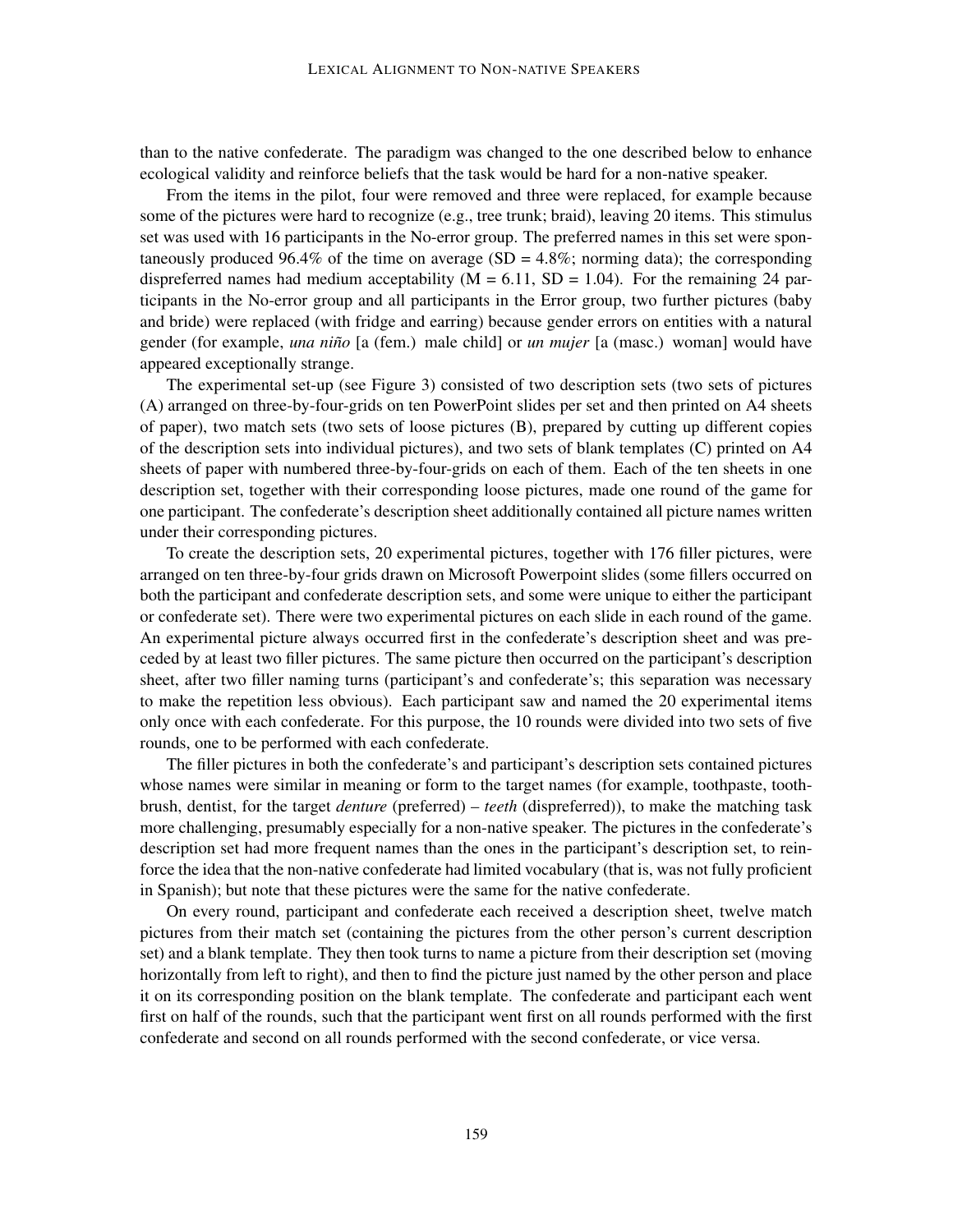To make the task somewhat more naturalistic, participants and confederates were instructed to produce a whole sentence instead of just the picture name. An example exchange went as follows:

Confederate: *Mi primer dibujo es un libro* [My first picture is a book] Participant (after matching): *Mi primer dibujo es una pelota* [My first picture is a ball] Confederate (after matching): *Mi número dos es un espejo* [My number two is a mirror] Participant (after matching): *Mi número dos es una vela* [My number two is a candle]

On critical naming sequences (independently of who had the first turn in the round), the confederate named an experimental picture, always using the dispreferred name (for example, *mesa* [Sp. table] for a picture of a desk). This was followed by two filler turns (for example, the participant then named a picture of a chair, and the confederate named a picture of a bookcase), after which it was the participant's turn to name the experimental picture (desk in this example). The experimenter, seated behind the participant and confederate, noted the name produced by the participant.

Additionally, for the Error group, the non-native confederate made a grammatical error on one experimental trial per round (thus, on half of the experimental trials in total). The errors consisted in producing feminine indefinite determiners for words of masculine gender (for example, \**un terraza* [a (masc.) terrace]; \**un mano* [a (masc.) hand]) or vice versa (for example, \**una pollo* [a (fem.) chicken; \**una juguete* [a (fem.) toy].

There were eight experimental versions for the No-error group, obtained by crossing confederate order (native first or non-native first), first-turn assignment (confederate or participant), and order of experimental items within a round. For example, if the picture of a highway was the first experimental item and the picture of an ambulance was the second experimental item on a given round for half of the participants, the ambulance was first and the highway second for the other half. There were additional eight versions for the Error group, obtained by crossing the presence or absence of an error on each experimental item. Further, half of the participants in both groups saw one 5-round set first and half saw the other 5-round set first, but this factor was not fully counterbalanced (that is, no additional groups were created beyond the ones described above). The order of the rounds within each 5-round set was randomly varied among participants.

Upon arrival in the lab, the participant and first confederate were seated side by side at a table with an occluder between them, such that they were not able to see each other's picture sets (see Figure 3). As in Experiment 1, the second confederate arrived later, when the task with the first confederate was completed, and participants were not told in advance that they would interact with two confederates. They read written instructions which informed them that the experiment involved a collaborative game and then stepped them through the procedure. The instructions further stated that each participant would receive "something sweet" (a KitKat bar) if both of them completed all rounds correctly, to further encourage a collaborative spirit and incentivize them to pay attention to their and their partner's performance. The game with each confederate began with a practice round consisting of six description pictures. This was followed by five experimental rounds, each consisting of 12 pictures. Once a round was completed, the experimenter verified that it was completed correctly (performance was at ceiling). The experimental sessions were recorded for subsequent verification.

#### 3.1.4 DESIGN, CODING, AND DATA ANALYSIS

Responses were coded as in Experiment 1. The dependent variable was aligned responses, which were all dispreferred responses. The fixed predictors in the main model were Confederate type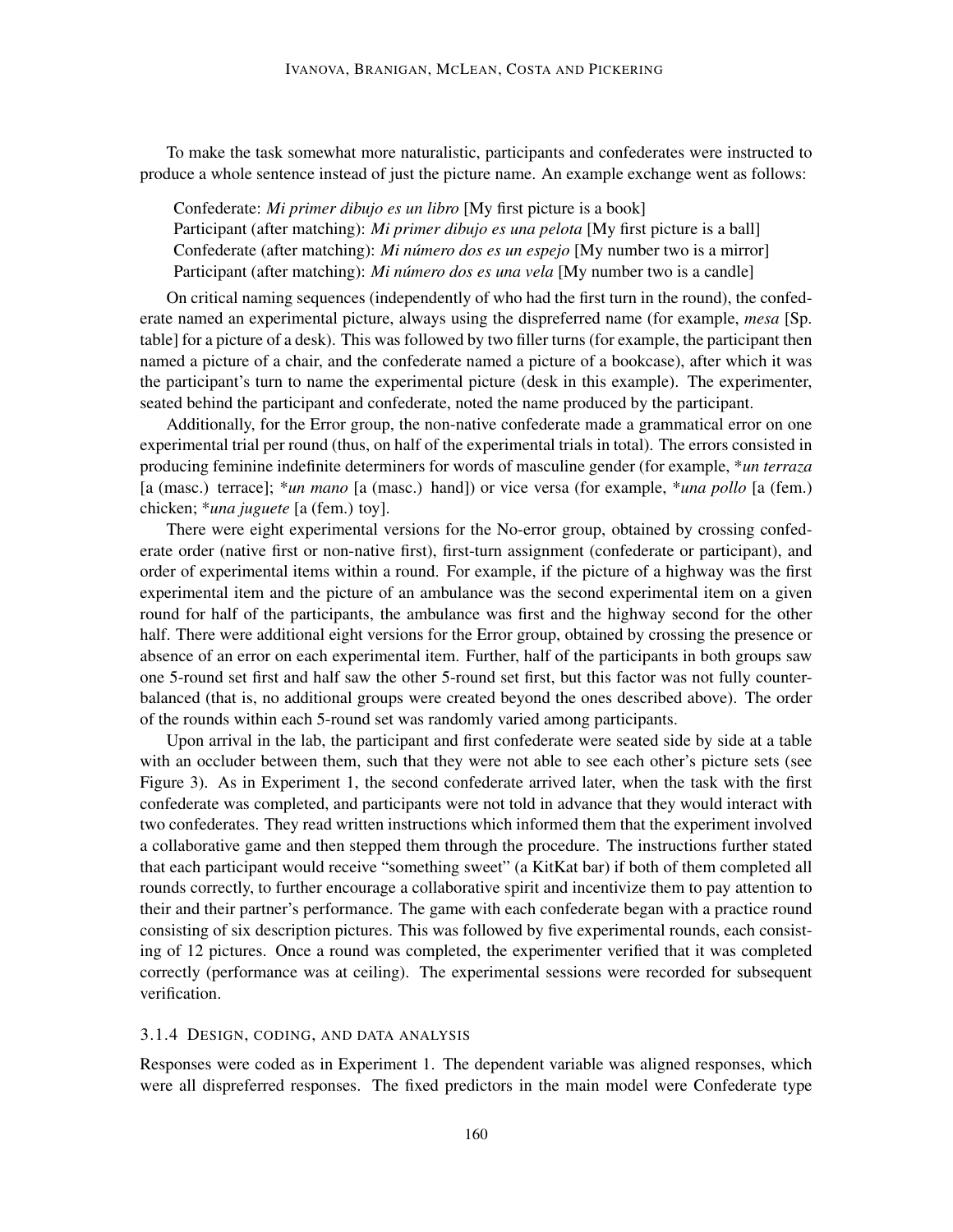(native, coded as 0.5, and non-native, coded as -0.5), Confederate error group (no-error group, coded as -0.5, and error group, coded as 0.5), Confederate order group (native-first, coded as 0.5, and nonnative first, coded as -0.5) and their interactions. Confederate order group (a predictor determined post-hoc) was included in the model for comparison with Experiment 1; a model without this factor and its interactions produced an identical pattern of results for the other factors. To shed light on interaction terms, further models (described below) were run on subsets of the data.



Figure 3: Experimental paradigm for the picture-matching game in Experiment 2.

#### 3.2 Results and discussion

The by-participant mean proportions of dispreferred responses by confederate type, error group and confederate order group are plotted in Figure 4, and the statistical models results are reported in Table 2.

The main analysis revealed that participants produced more dispreferred responses overall when they interacted with the non-native confederate (40%) than when they interacted with the native confederate  $(31.1\%)$  – that is, there was more alignment with the non-native than with the native confederate (a significant main effect of Confederate Type).

Further, participants experiencing error-free descriptions from the non-native confederate (Noerror group) showed more overall alignment (41.3%) than participants experiencing gender errors from the non-native confederate (Error group; 26.1%; Confederate error group was a significant predictor). However, when the native confederate was first, participants in the No-error group aligned more even to the native confederate relative to participants in the Error group in the same condition (*Estimate* =  $-79$ , *SE* =  $.40$ ,  $z = -1.98$ ,  $p = .048$ ); the linguistic behaviour of the native confederate did not differ between the two Confederate error groups. This suggests that the alignment differences between the two groups were most likely due to random variability.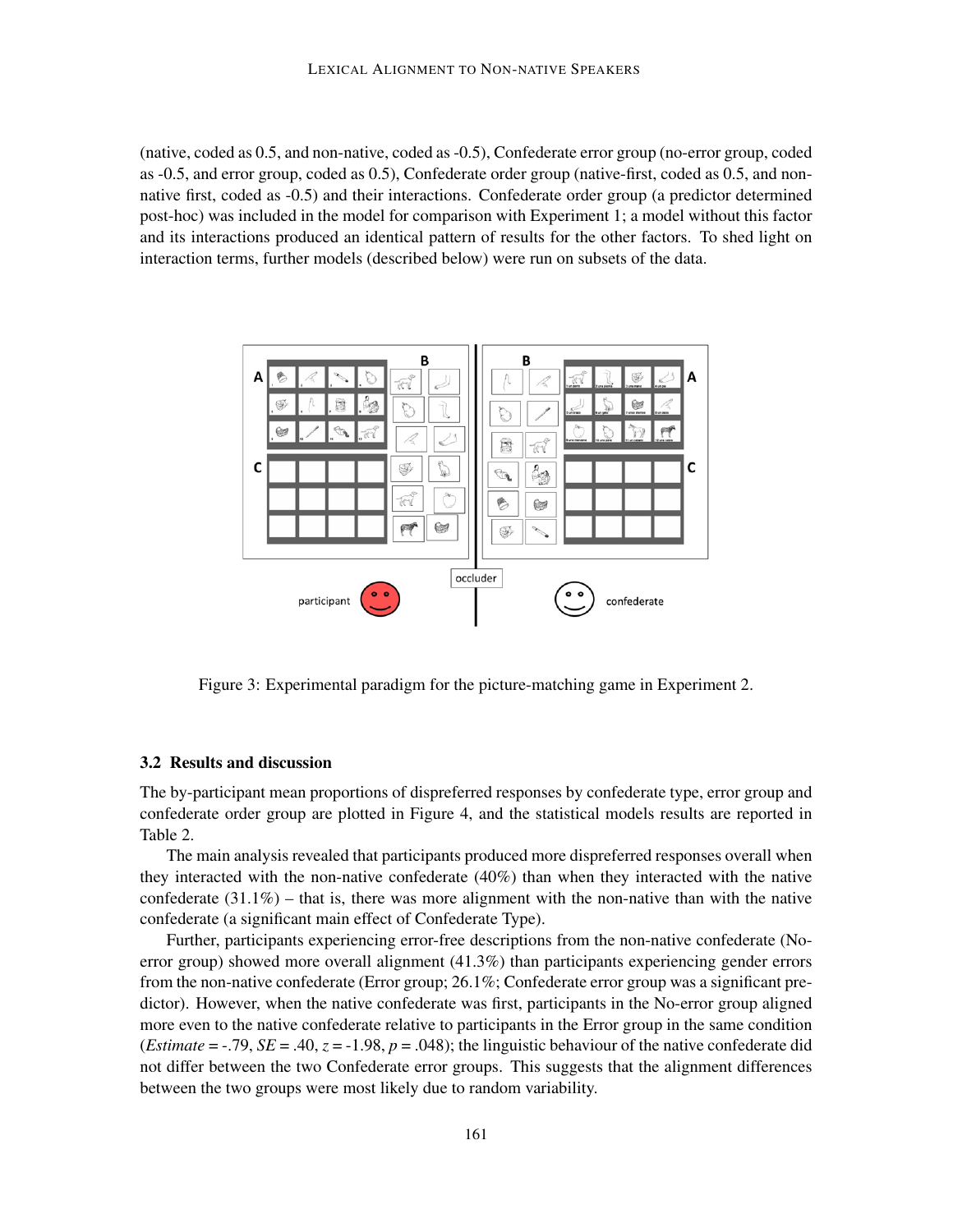We further report analyses of subsets of the data parallel to those we conducted in Experiment 1. First, we conducted separate analyses of each confederate error group, with Confederate type, Confederate order group and their interaction as fixed predictors. For the Error group, this analysis showed that alignment with the non-native  $(23.0\%)$  and native confederates  $(29.2\%)$  did not differ (no main effect of Confederate type). However, for the No-error group, there was significantly more alignment with the non-native  $(46.5\%)$  than with the native confederate  $(36.0\%)$  (a main effect of Confederate type). The simple effects of Confederate order group for the No-error group further showed more alignment to the non-native than to the native confederate for participants who first interacted with the non-native confederate, but similar alignment to the non-native and native confederates for participants who first interacted with the native confederate. There were no other significant effects.

In sum, participants aligned their lexical choice more with the non-native than with the native confederate when the non-native confederate did not produce any grammatical errors. These results support Hypothesis 1 and point to a role of audience design in lexical alignment to non-native speakers in the structured task-based dialogue studied here. They also replicate with a different population and in a different language the greater alignment to non-native than to native speakers without feedback found in Experiment 1.



Figure 4: Mean by-participant percentage aligned (dispreferred) responses by error group, confederate order group and confederate type in Experiment 2. Error bars represent standard error (computed from by-participant means). The numbers inside the bars indicate condition order in the experiment.

However, Experiment 2 did not support Hypothesis 3: When the non-native confederate produced grammatical errors, alignment was similar to alignment with the native confederate (instead of being even larger than when the non-native confederate did not make errors). This finding suggests that the presence of errors does not uniquely signal the need for enhanced lexical alignment to ensure comprehension success. Instead, we suggest it may introduce competing motives, such as the desire to serve as an example of correct language use (i.e., model correct behavior).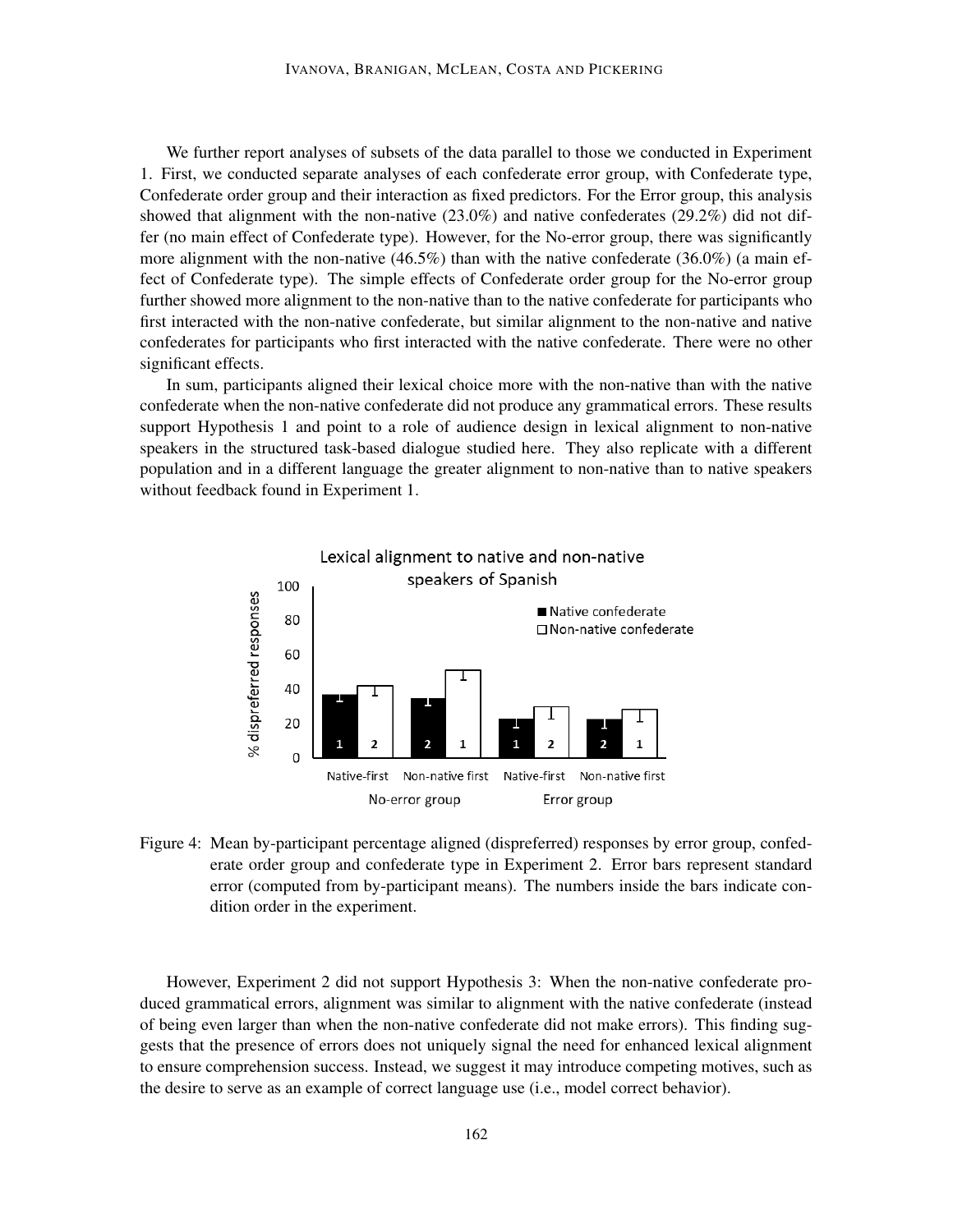We probed further into whether such behavior affected only trials with errors or the task-based exchange globally, and we found support for the latter. That is, we compared alignment to the nonnative confederate on trials with errors (29.8%) to that on trials without errors (31.2%) and did not find a statistical difference between the two (*Estimate* =  $-.30$ , *SE* =  $.31$ , *z* =  $-.97$ , *p* =  $.33$ ; this model had only a random intercept for items). We discuss possible roles of grammatical errors for lexical alignment to non-native speakers in structured task-based dialogue in the General Discussion.

Lastly, Experiment 2 did not reveal the second-confederate alignment reduction found in Experiment 1. One plausible explanation for this pattern is that participants in Experiment 2 were exposed to and produced names for the experimental pictures with only one confederate (that is, never had to name the same picture twice). We note, however, that there were many other differences between the two experiments.

| Model                  | Predictors                                                           | Estimate | SE               | $\overline{z}$ | $\boldsymbol{p}$ |
|------------------------|----------------------------------------------------------------------|----------|------------------|----------------|------------------|
| <b>Main model</b>      | Confederate type                                                     | $-.51$   | .14              | $-3.75$        | < .001           |
|                        | Confederate error group                                              | $-.85$   | .25              | $-3.46$        | < .001           |
|                        | Confederate order group                                              | $-.08$   | .24              | $-.36$         | .72              |
|                        | Confederate type * Confederate error group                           | .19      | .29              | .67            | .50              |
|                        | Confederate type * Confederate order group                           | .34      | .27              | 1.25           | .21              |
|                        | Confederate error group * Confederate order group                    | .33      | .49              | .67            | .51              |
|                        | Confederate type * Confederate error group * Confederate order group | $-.67$   | .57              | $-1.16$        | .25              |
| No-error group         | Confederate type                                                     | $-.63$   | .26              | $-2.38$        | .02              |
|                        | Confederate order                                                    | $-.23$   | .33              | $-.69$         | .49              |
|                        | Confederate type * Confederate order                                 | .65      | .47              | 1.39           | .17              |
| Native-first group     | Confederate type                                                     | $-.29$   | .30              | $-.98$         | .33              |
| Non-native-first group | Confederate type                                                     | $-.92$   | .38 <sub>1</sub> | $-2.41$        | .02              |
| Error group            | Confederate type                                                     | $-.40$   | .34              | $-1.19$        | .24              |
|                        | Confederate order                                                    | .07      | .38              | .19            | .85              |
|                        | Confederate type * Confederate order                                 | $-.05$   | .70              | $-.07$         | .94              |
| Native-first group     | Confederate type                                                     | $-.45$   | .75              | $-.60$         | .55              |
| Non-native-first group | Confederate type                                                     | $-.11$   | .45              | $-.25$         | .80              |

Table 2: LMER results for Experiment 2

## 4. General Discussion

This study tested three hypotheses about the role of audience design in lexical-referential alignment with non-native speakers in two structured task-based dialogue experiments. In Experiment 1 with speakers of English, there was greater alignment to dispreferred names produced by non-native confederates than to such names produced by native confederates in a participant group that did not receive feedback about the confederates' comprehension success. However, there was equivalent alignment in another group that did receive such feedback. Experiment 2 with speakers of Spanish replicated the greater alignment to non-native confederates in the absence of feedback (shown only in analyses of subsets of the data), but found equivalent alignment for another group that received descriptions from the non-native speakers that included some grammatical errors. The native/nonnative differences in both experiments were driven by maintenance of alignment at the initial rate when the second partner was a non-native speaker, relative to a reduction of alignment when the second partner was a native speaker.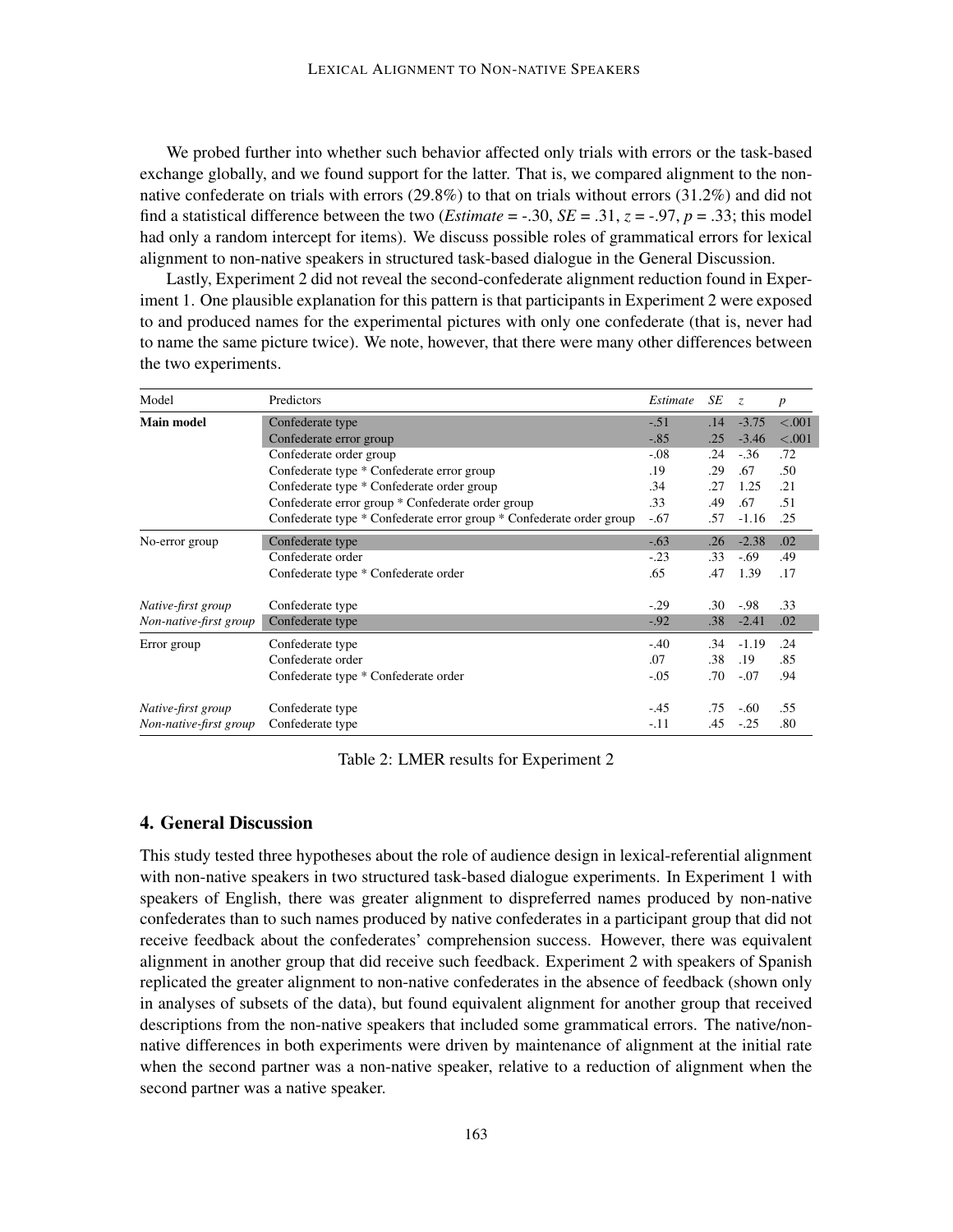These results support our hypothesis that, under certain conditions, alignment with the nonnative speaker would be larger (and never smaller) than with the native speaker (Hypothesis 1). Such differences suggest an influence of a form of audience design (the desire to aid communicative success) on lexical-referential alignment with non-native speakers in structured task-based contexts, across speakers of different languages. Our findings are thus in line with studies suggesting that speakers can override their own production preferences to adapt their lexical choices to their partners', and that they tend to do so when they believe or see that their partners are less competent speakers or have less expertise in the relevant domain (Branigan et al., 2011; Isaacs and Clark, 1987). The finding that alignment with the non-native speaker was greater only when evidence about their performance was absent also supports our hypothesis that enhanced alignment to non-native speakers would be more, or only, present in conditions lacking grounding (Hypothesis 2). This result shows that audience-design driven alignment is not indiscriminate, but adapts to the specifics of the situation (i.e., uncertainty about one's conversation partner's comprehension success).

Without feedback (Experiment 1) and without confederate errors (Experiment 2), alignment decreased from the initial levels when the native confederate was second, but remained unchanged when the non-native confederate was second. This finding raises the possibility that participants initially intentionally chose to align at a high rate before they were able to assess the overall difficulty of the task (that is, at the beginning of the experiment), but by the second block had realized that the task was easy enough for a native speaker to perform and there was no need for extra care in their referential choice (that is, alignment). However, when introduced to the non-native confederate in the second block and in the absence of evidence of their comprehension success, they might have wanted to ensure that the non-native confederate was able to perform the task, and hence continued to align at the initial level. This possibility further suggests a role for audience design, in that it attributes adjustments to the magnitude of alignment to top-down decision-making processes.

These findings also fit with broader evidence that speakers engage in partner modeling, or adaptation of one's own language production based on expectations of the addressee's knowledge (Horton and Gerrig, 2002). Here, we show its influence on alignment behavior even though evidence suggests that it is a resource-demanding process (Horton and Keysar, 1996; Vogels et al., 2015).

Interestingly, the results of Experiment 2 did not support our hypothesis that the greater alignment with the non-native confederate would increase still further when this confederate gave descriptions with grammatical errors relative to when they gave descriptions without errors (Hypothesis 3). Such an increase might have been expected under an audience design account because grammatical errors indicate even more limited competence in the target language. There could be several possible explanations for why the predicted increase was not found.

First, the presence of grammatical errors may have triggered a desire in participants to correct non-native speakers' errors or infelicities and thus model correct usage of the language (see e.g., Kurhila, 2001). Consistent with this, participants never produced incorrect gender markers themselves, even when they reused the dispreferred picture names on trials with errors (to the recollection of the experimenter, the first author; the recordings of the experiments are no longer available to verify). The act of always producing correct gender markers, thus correcting the confederate's gender errors, may have suggested or intensified the decision to also suggest better names for the pictures. We note that such behaviour is ultimately collaborative (and likely kept in check by the fear of appearing rude or excessively pedantic), in that it aims to improve non-native speakers' ability to function in the target language.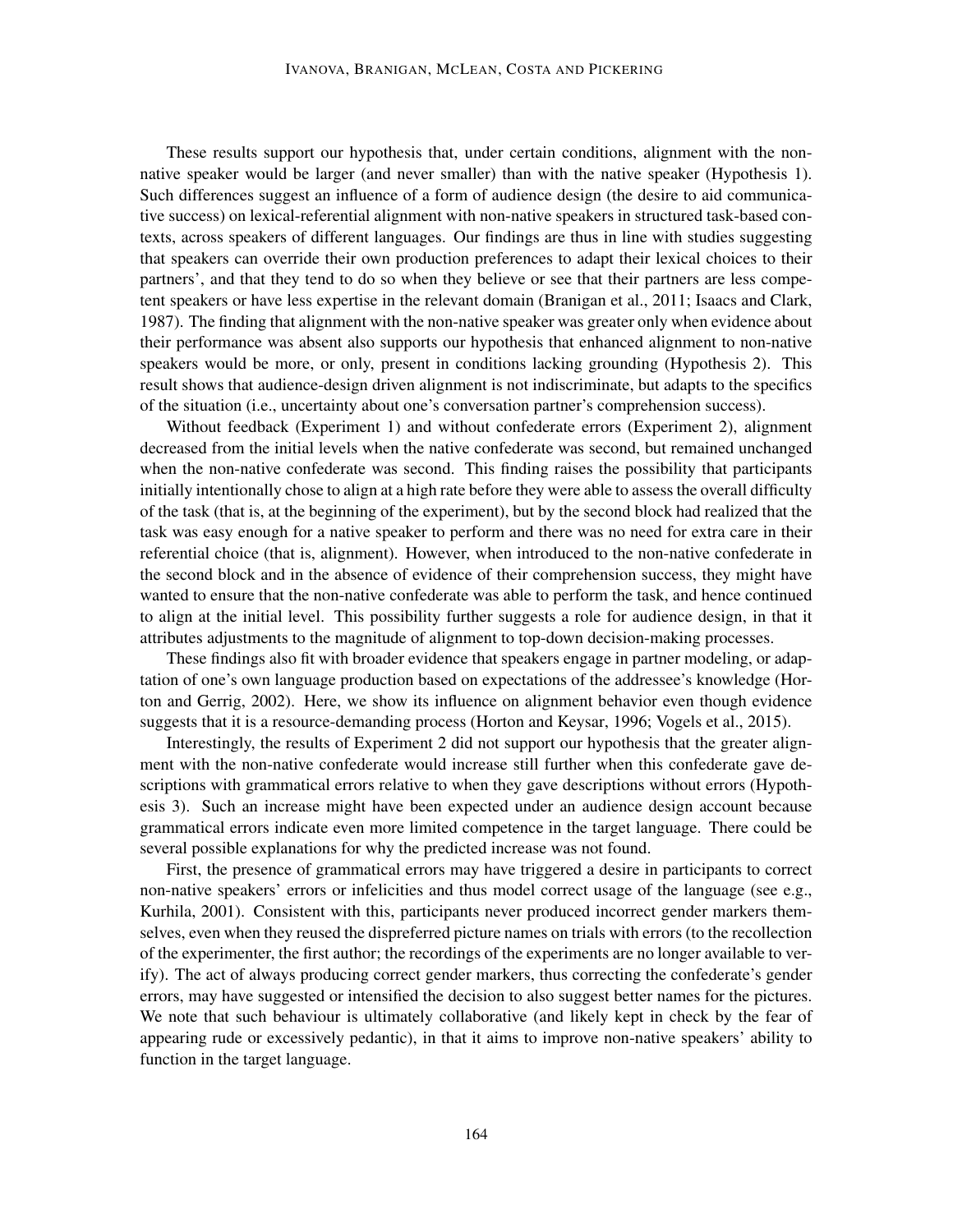Another possibility (less likely in the current setting because it was not explicitly manipulated) is that native speakers did not want to imitate the behaviour of speakers who made language errors. Divergence from the speech of one's conversation partner can be used to indicate disaffiliation (Bourhis et al., 1979; Doise et al., 1976; Ludlow, 2014). This possibility is consistent with results from studies on structural alignment. For example, Heyselaar et al. (2017) showed that participants structurally aligned less with avatars that had a computerized voice and did not exhibit typical interactional human behavior such as facial expressions and looks to the conversation partner, relative to human-like avatars. Weatherholtz et al. (2014) reported that the greater the perceived distance between recorded speakers' accents and participants' own, the less participants structurally aligned with this speaker.

We caution, however, that findings of studies of one type of alignment may not generalize to studies of a different type of alignment, because different levels of linguistic representation might be differentially sensitive to different mechanisms driving alignment. For example, syntactic misalignment would not normally result in miscomprehension, because a speaker can assume that even a less proficient conversation partner has some mastery of common syntactic alternations, as well as because utterance meaning is at least partially conveyed in lexical items and is not only carried by syntactic structure. In contrast, naming an object in a way the conversation partner does not understand can result in direct lack of comprehension. Further research is thus needed to systematically examine the interplay of mechanisms driving alignment at the different linguistic levels, and their similarities and differences.

Our results have implications for the increasingly common conversations between native and non-native speakers in real life. First, they suggest that the communicative difficulties faced by non-native speakers might be at least partially offset by native speakers aligning to their lexical choices. Second, the alignment of native speakers to non-native speech might, in the long run, have implications for language change (especially of English, which is spoken by many non-native speakers around the world): After aligning to certain non-native uses of words or expressions, native speakers might become more likely to adopt them even in conversations with native speakers, who might in turn align to them and adopt them in their own vocabularies. To gain more insight into this process, it would be necessary to investigate whether those native speakers' lexical choices that result from alignment with non-native speakers tend to persist with other speakers or remain partner-specific.

We note that the structured, task-based dialogue in our experiments had many differences from natural dialogue. One such difference was the participation of confederates. Kuhlen and Brennan (2013) point out that confederates may unwittingly behave in a way that biases participants to engage in the hypothesized behaviors, that they may show more knowledge than is assumed for somebody unfamiliar with the task, that participants may behave differently if they suspect that they are speaking to lab assistants rather than naïve participants like themselves, and that confederates that have performed the experiment multiple times and are reading from a script do not behave naturally. Features of our design undermine some of these concerns but we cannot completely exclude them.

First, the critical comparison was across two different confederates rather than between two conditions involving the same confederate engaging in different behaviors. Second, the likelihood of confederate behavior that consistently biased in a single direction seems undermined by the fact that there were four confederate pairs in Experiment 1 and two confederate pairs in Experiment 2, and by the different patterns for the Feedback and No Feedback vs. Error and No-error groups (although we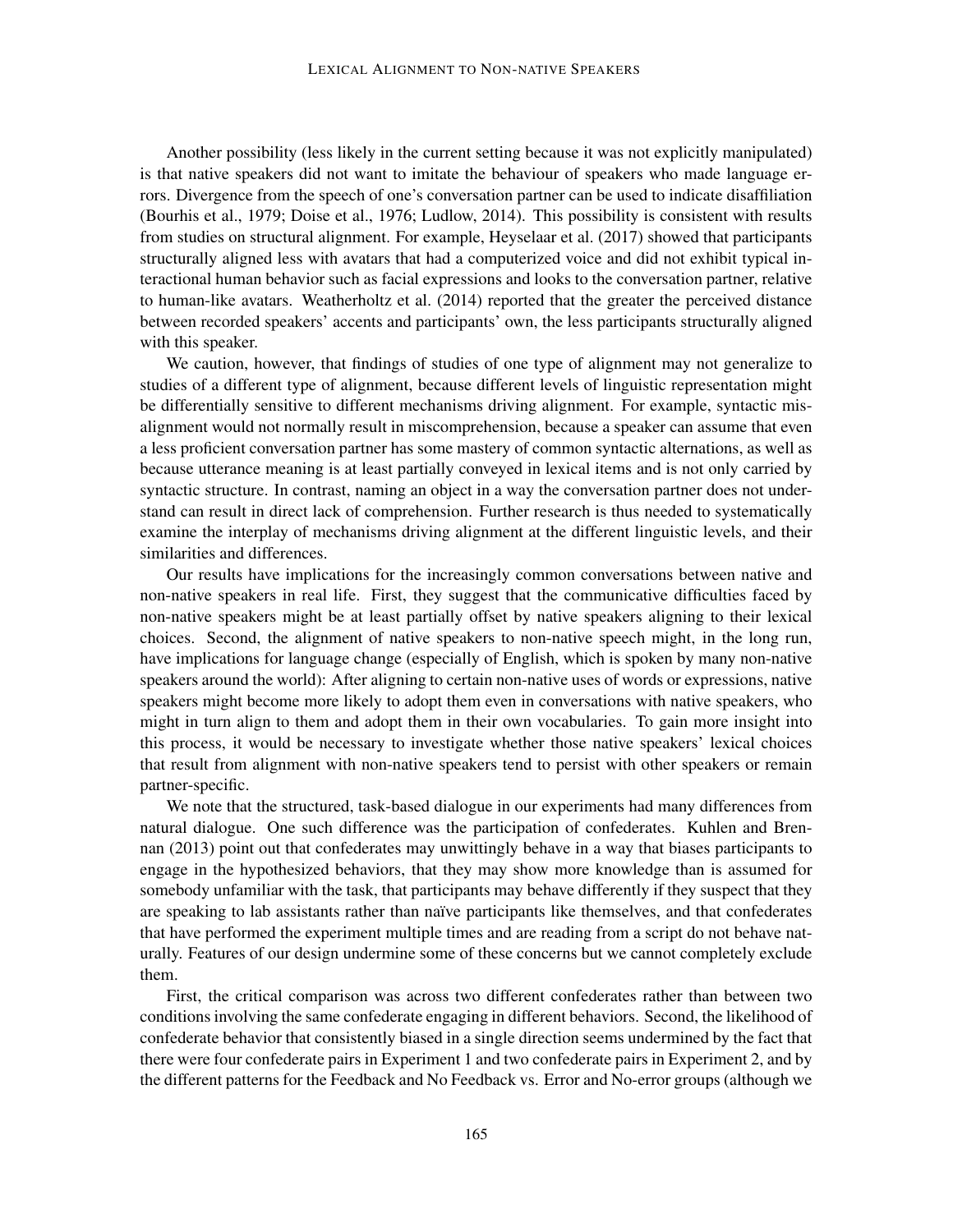cannot exclude the possibility that confederate behavior affected differences between the Feedback and No Feedback conditions). Third, confederates did not know how the other confederate in their (native/non-native) pair behaved because they were not in the room during the other confederate's part of the session. Fourth, if participants had suspected confederate status, they would likely have inferred that the non-native confederates did not need help to perform the task; as such, we should not have observed more alignment to the non-native confederates.

Apart from the participation of confederates, the referential communication task we used had a greater proportion of referential expressions than a typical conversation, but no other conceptual content. Lexical-referential alignment may thus be overall much less in a natural conversation because of the fewer opportunities for it to occur; consistent with this, more alignment was found in a corpus of task-oriented conversations than in a corpus of unconstrained telephone conversations (Reitter et al., 2006). As such, differences between alignment with native and non-native speakers may be obscured or reduced in such unconstrained contexts compared with our study.

Another relevant difference between many natural conversations and our study is the presence of overt grounding (which occurred in our study only in the Feedback group) or explicit clarification requests prompting overt explanations. As we have shown, overt evidence for comprehension success modulates alignment to non-native conversation partners, and may make alignment less necessary as a comprehension-ensuring strategy in more naturalistic situations.

Further, the social desirability of alignment (cf. Communiucation Accommodation Theory, Giles and Powesland, 1975; Hopkins and Branigan, 2020) was not specifically manipulated here but may be a strong determinant of lexical-referential alignment in real-life situations, many of which also have a greater emotional component than our experiments. As such, factors that exercise a stronger influence than audience design may ultimately determine alignment to non-native (and also native) speakers in many contexts.

Lastly, natural conversation may be substantially more cognitively effortful than the simple tasks used here – for example, because of the need to plan more complex utterances or concurrent activities. Too great a cognitive load or time pressure may reduce or eliminate audience design (for example, Horton and Keysar, 1996) and leave only alignment based on automatic priming. This may eliminate or reverse the greater alignment to non-native speakers found in our experiments. Considering these differences, our study shows that audience design is a mechanism that can act to enhance lexical-referential alignment to non-native relative to native speakers – but it remains to establish the extent of its influence in natural conversations.

We have concluded that audience design played a role in alignment to non-native speakers - but did it play a role in alignment to *native* speakers? We speculate that such alignment may involve audience design in at least some contexts, but that the underlying influence of automatic priming may be stronger for native than for non-native conversation partners. If so, we can tentatively hypothesize that alignment to non-native speakers is more cognitively demanding than alignment to native speakers. The greater cognitive demand would be imposed by the need to assess non-native speakers' knowledge and conversational needs, which may not be undertaken to such an extent with native speakers. This then predicts that a manipulation of cognitive load would show a greater reduction of alignment under load with non-native than with native speakers. This prediction, however, remains to be tested.

In sum, we compared lexical-referential alignment with non-native speakers to that with native speakers, to test three hypotheses about the role of audience design in alignment to non-native speakers. Our results from two different language populations suggest that, within the context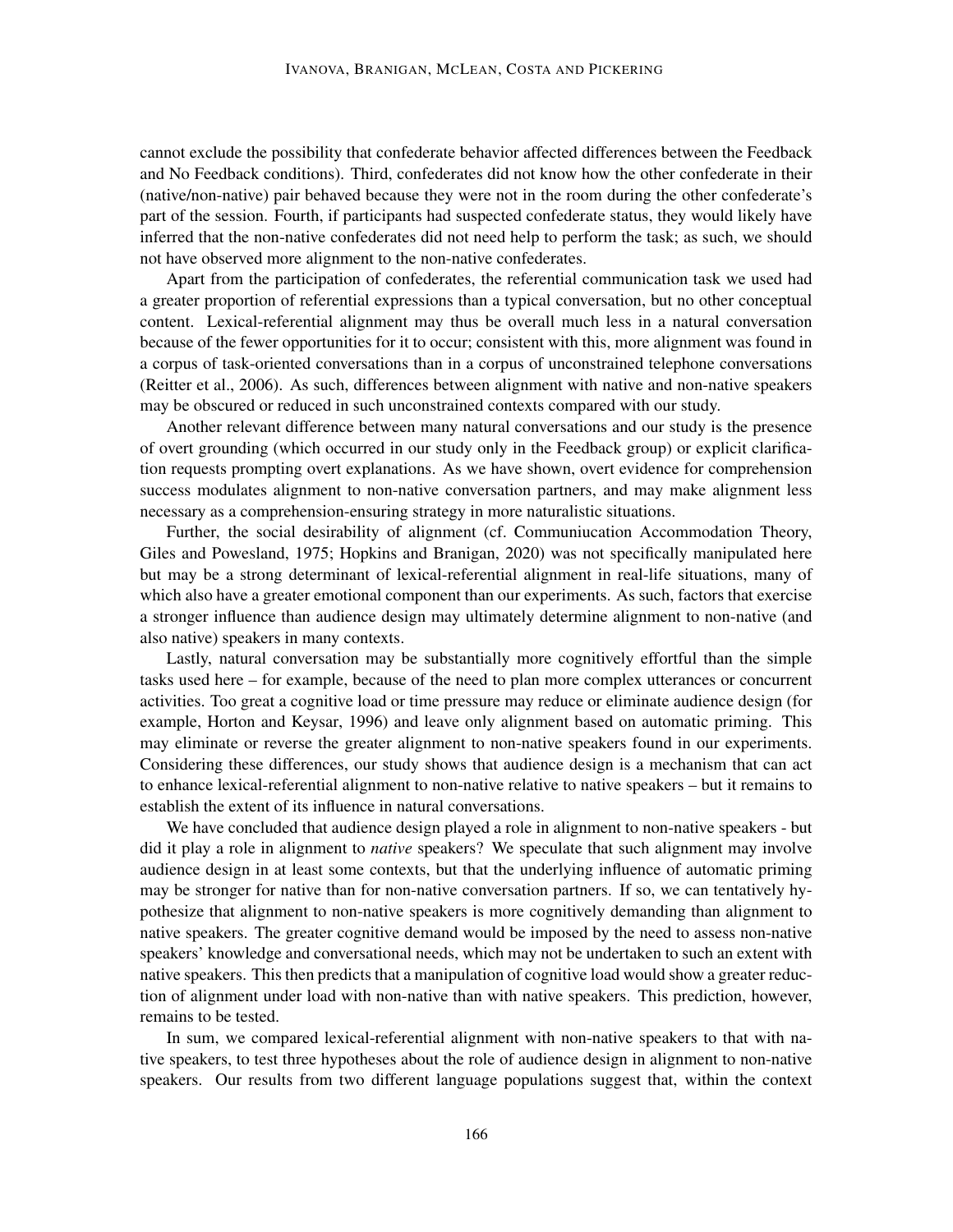of our experiments, audience design led to greater alignment with non-native speakers, but only when communicative success was uncertain (Experiment 1). Grammatical errors produced by the non-native confederate did not increase alignment even further, despite evidencing lower communicative competence in the target language (Experiment 2). This result is instead consistent with an alternative collaborative strategy, the desire to demonstrate correct language use (specifically to non-native speakers). An implication of these results – although one that remains to be tested in more naturalistic settings – is that non-native speakers' production in conversation is ultimately facilitated by their native conversation partners, who act to ensure communicative success.

## Acknolwedgements

Albert Costa died on 10th December, 2018. We dedicate this article to his memory. This research was supported by Spanish Government funds (grants SEJ05 62542CV00568007 and PSI 2008- 01191/PSIC, awarded to Albert Costa, FPU fellowship AP2005-4496, awarded to Iva Ivanova) and an ESRC grant RES-062-23-0376, awarded to Holly Branigan and Martin Pickering. Heartfelt thanks go to Katy Bellamy, Anna Leonard Cook, Sarah 'Sez' Gordon, Wan-Yu Hung, George Kountouriotis, Nien Chen Lee, Oliver Stewart and Anna Vasilyeva for acting as confederates in Experiment 1, to Yolanda Garcia, Jennifer Klimowicz, Sara Rodriguez and Jasmin Sadat for acting as confederates in Experiment 2, and to Kyle Wolff for formatting the final version of the manuscript. We also thank the Editor and two anonymous reviewers for the many useful comments. The authors declare no conflict of interest.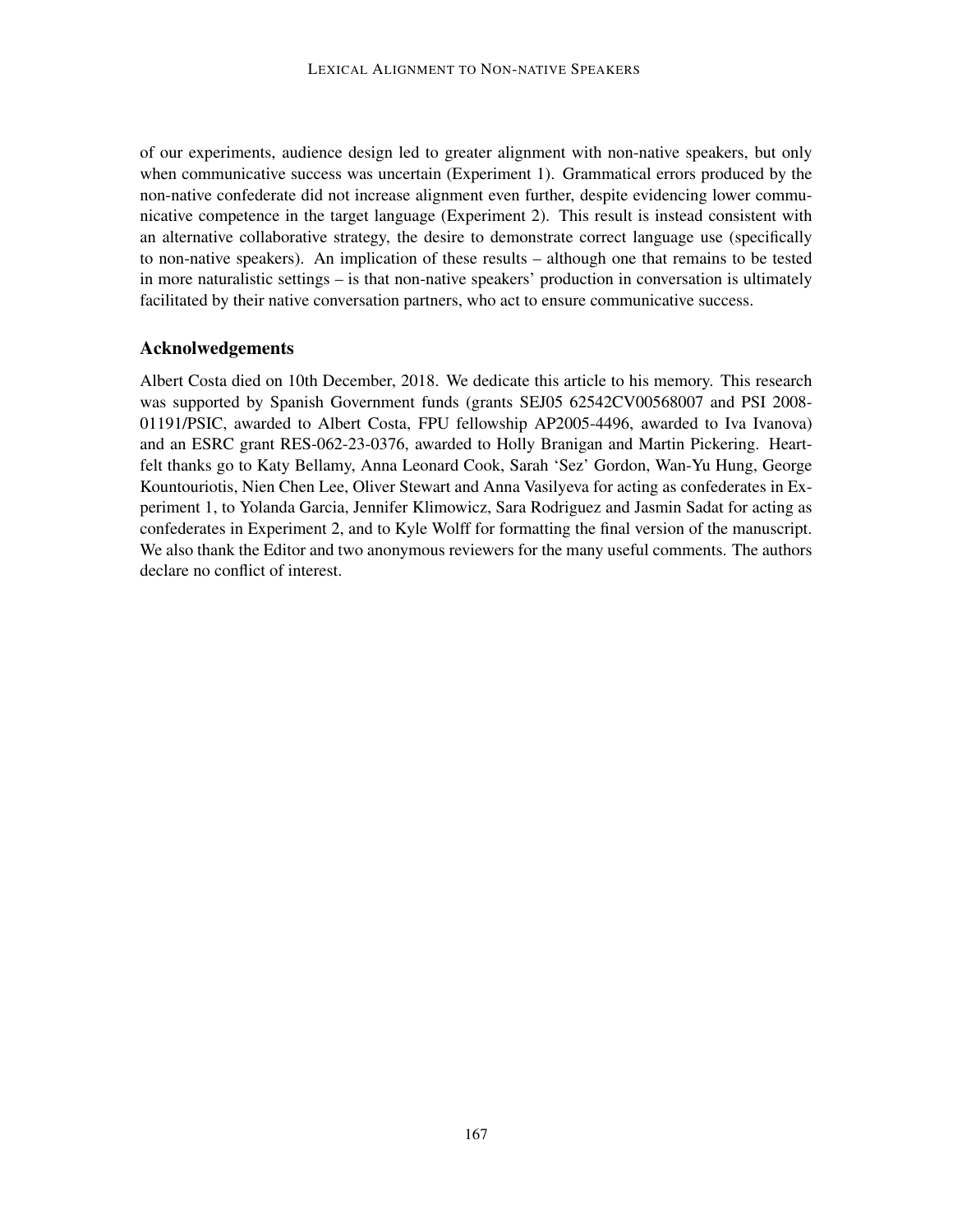## Appendix A: Analysis of Responses to Preferred Confederate Names in Experiment 1

Analyses of responses to preferred confederate names were the same as the analyses of responses to dispreferred confederate names reported in the main text. The main logistic mixed-effects model had Confederate type (native, coded as 0.5, and non-native, coded as -0.5), Feedback group (feedback, coded as 0.5, and no feedback, coded as -0.5), Confederate order group (native-first, coded as 0.5, and non-native first, coded as -0.5) and their interactions as fixed predictors. Dispreferred responses were coded as 1, and preferred responses as 0. Further separate models on the data of each feedback group had Confederate type, Confederate order and their interaction as fixed predictors.

The results of the statistical models used to analyze these effects are reported in Table 3. Participants aligned to a similar extent with the native and non-native confederate (in the main model, the effect of Confederate type was not significant). Further, participants aligned more to the confederate with whom they interacted first, regardless of confederate type (there was a significant interaction between Confederate type and Confederate order group). Specifically, the Native-first group aligned more to the native than to the non-native confederate (a difference of 4.3%), while the Non-nativefirst group aligned less to the native than to the non-native confederate (a difference of 3.2%). These differences were further modulated by the presence of feedback (there was a significant three-way interaction between Confederate type, Feedback group and Confederate order group).

The separate models on the data of each feedback group indicated that the tendency to align more with the first confederate was carried by participants in the Feedback group (a significant interaction between Confederate Type and Confederate order group for participants in this group). Further separate models on the data of each Confederate order group suggested that this tendency was more robust for the Native-first group (a difference of 10.1% and a significant effect of Confederate order) than for the Non-native-first group (a difference of 4.6% but no significant effect of Confederate order.) For the No-feedback group, alignment to the two confederates was similar between the Native-first group (a difference of 0.9%) and the Non-native-first group (a difference of 1.9%; there were no significant effects).

Taken together, these results suggest that alignment with two consecutive conversation partners is influenced by interaction order, but only when there is no need for concern about communicative success. The tendency to align less with the second conversation partner in the presence of feedback was also attested in the analyses of dispreferred responses reported above. This tendency was possibly driven by increasing exposure to both alternatives throughout the experiment causing more varied responses (i.e., more noise in the system), as well as by participants' reluctance to switch to a different name once they had produced a name for a given object – even when it was the preferred name. But this tendency was unaffected by confederate native language only when participants received feedback of comprehension success. In line with the findings reported above, when comprehension success was unclear, this tendency disappeared, and alignment to the non-native confederates when they were the second conversation partners was 7.5% more than in the same situation in the Feedback condition (although note that this is a between-participant comparison). Considerations about comprehension success in the absence of feedback may have made alignment to preferred names more likely in general, even with native confederates.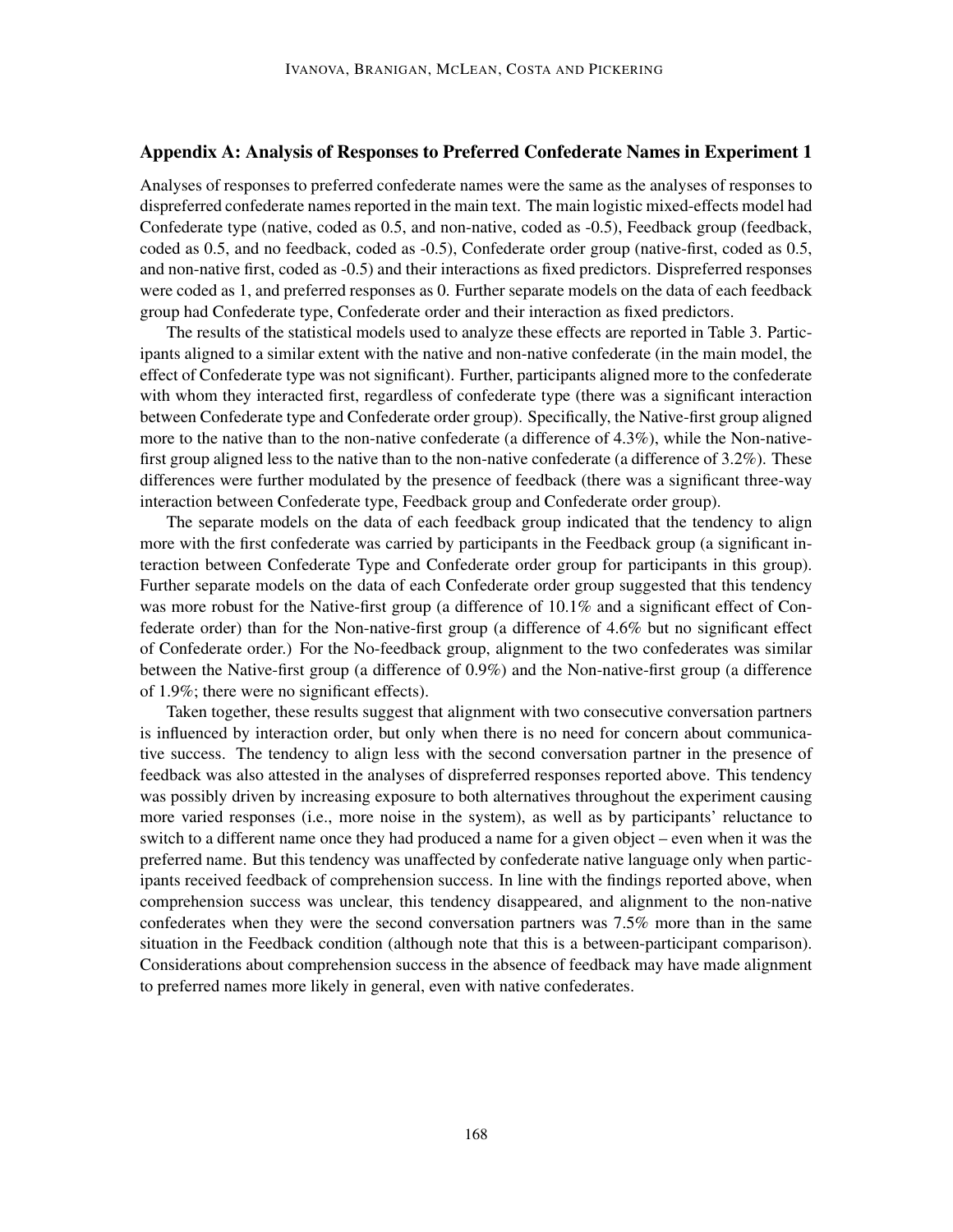#### LEXICAL ALIGNMENT TO NON-NATIVE SPEAKERS

| Model                  | Predictors                                                       | Estimate | SE   | $\mathcal{Z}$ | $\boldsymbol{p}$ |
|------------------------|------------------------------------------------------------------|----------|------|---------------|------------------|
| <b>Main model</b>      | Confederate type                                                 | .18      | .40  | .45           | .66              |
|                        | Feedback type group                                              | $-.03$   | .40  | $-.07$        | .95              |
|                        | Confederate order group                                          | .07      | .40  | .17           | .86              |
|                        | Confederate type * Feedback type group                           | 1.12     | .81  | 1.39          | .16              |
|                        | Confederate type * Confederate order group                       | 1.91     | .81  | 2.37          | .02              |
|                        | Feedback type group * Confederate order group                    | .44      | .81  | .54           | .59              |
|                        | Confederate type * Feedback type group * Confederate order group | 3.23     | 1.62 | 2.00          | .046             |
| Feedback group         | Confederate type                                                 | .78      | .64  | 1.22          | .22              |
|                        | Confederate order group                                          | .28      | .64  | .44           | .66              |
|                        | Confederate type * Confederate order group                       | 3.36     | 1.29 | 2.61          | .009             |
| Native-first group     | Confederate type                                                 | 2.51     | 1.06 | 2.37          | .02              |
| Non-native-first group | Confederate type                                                 | $-1.74$  | 1.83 | $-.95$        | .34              |
| No-feedback group      | Confederate type                                                 | $-.40$   | .52  | $-.77$        | .44              |
|                        | Confederate order group                                          | $-.16$   | .52  | $-.31$        | .76              |
|                        | Confederate type * Confederate order group                       | .58      | 1.20 | .48           | .63              |
| Native-first group     | Confederate type                                                 | $-.22$   | .90  | $-.24$        | .81              |
| Non-native-first group | Confederate type                                                 | $-3.29$  | 5.59 | $-.59$        | .56              |

Table 3: LMER analyses of responses to preferred names in Experiment 1

## Appendix B: Experimental Items in Experiment 2

carretera [freeway] – camino [road] ambulancia [ambulance] – coche [car] copa [wine glass] – vaso [glass] hamurguesa [hamburger] – bocadillo [sandwhich] escritorio [desk] – mesa [table] litera [bunk bed] – cama [bed] imperdible [safety pin] – aguja [pin] caramelo [candy] – dulce [sweets] palmera [palm tree] – árbol [tree] rosa [rose] – flor [flower] balcón [balcony] – terraza [terrace] cuadro [painting] – dibujo [drawing] puño  $[$ fist $]$  – mano  $[$ hand $]$ dentadura [denture] – dientes [teeth] mochila [backpck] – bolsa [bag] muñeca  $[doll]$  – juguete  $[toy]$ gallina [hen] – pollo [chicken] loro [parrot] – pájaro [bird] bebé  $[$ baby $]$  – niño  $[$ child $]$  (No-error group only) novia [bride] – mujer [woman] (No-error group only) pendiente [earring] – joya [piece of jewellery] (Error group only) nevera [fridge] – frigorífico [refridgerator] (Error group only)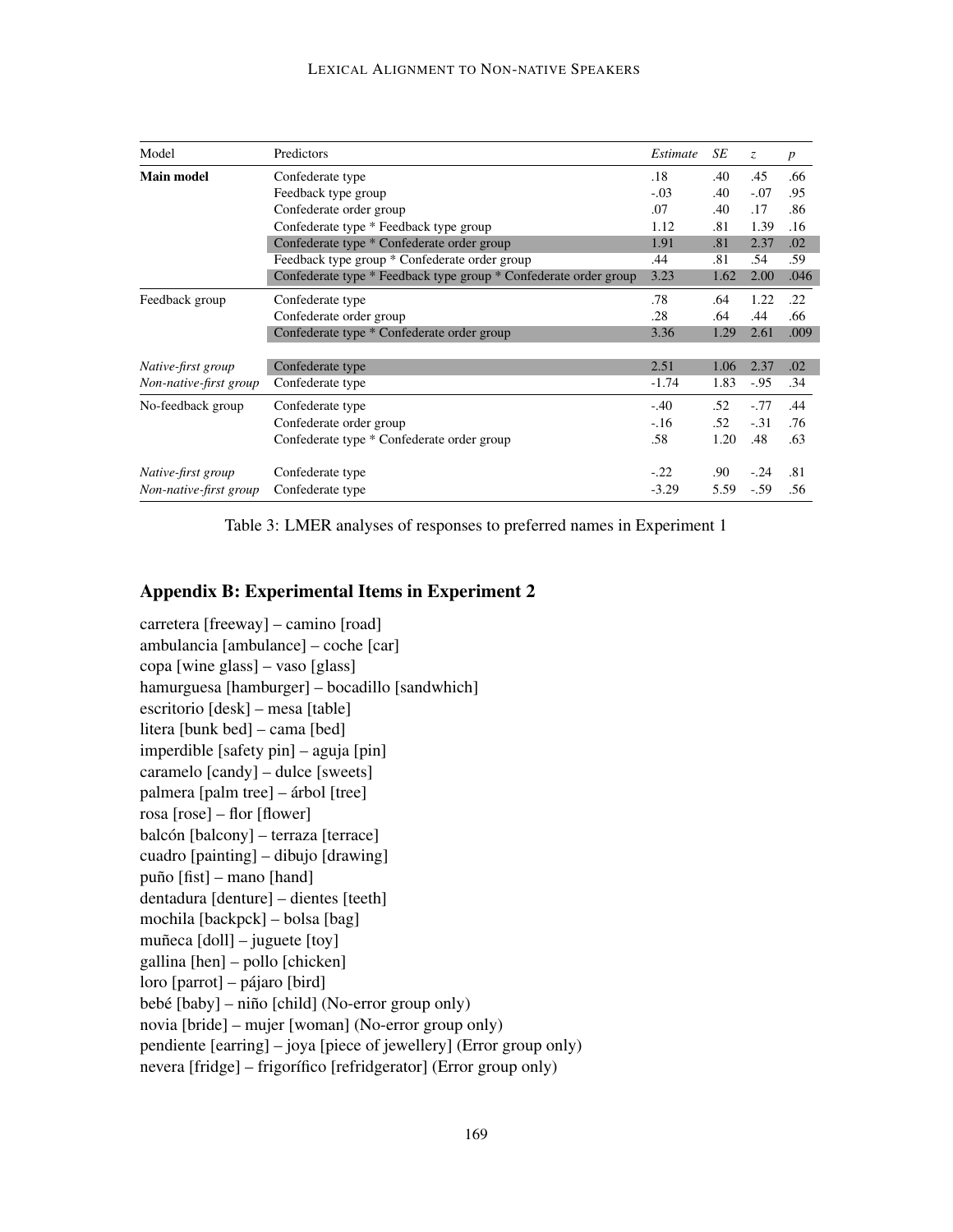## **References**

- Dale J. Barr, Roger Levy, Christoph Scheepers, and Harry J. Tily. Random effects structure for confirmatory hypothesis testing: Keep it maximal. *Journal of Memory and Language*, 68(3): 255–278, 2013. ISSN 0749596X. doi: 10.1016/j.jml.2012.11.001.
- Stefan Beňuš. Social aspects of entrainment in spoken interaction. *Cognitive Computation*, 6(4): 802–813, 2014. doi: 10.1007/s12559-014-9261-4.
- Kirsten Bergmann, Holly P. Branigan, and Stefan Kopp. Exploring the alignment space lexical and gestural alignment with real and virtual humans. *Frontiers in ICT*, 2(7), 2015. ISSN 2297198X. doi: 10.3389/fict.2015.00007.
- Heather Bortfeld and Susan E. Brennan. Use and acquisition of idiomatic expressions in referring by native and non-native speakers. *Discourse Processes*, 23(2):119–147, 1997. ISSN 15326950. doi: 10.1080/01638537709544986.
- Richard Y. Bourhis, Howard Giles, Jacques-Phillipe Leyens, and Henri Tajfel. Psycholinguistic distinctiveness: Language divergence in belgium. In *Language and social psychology*, pages 158–185. Basil Blackwell, 1979.
- Holly P. Branigan, Martin J. Pickering, and Alexandra A. Cleland. Syntactic co-ordination in dialogue. *Cognition*, 75(2):B13–B25, 2000. doi: 10.1016/s0010-0277(99)00081-5.
- Holly P. Branigan, Martin J. Pickering, Jamie Pearson, Janet F. McLean, and Ash Brown. The role of beliefs in lexical alignment: Evidence from dialogs with humans and computers. *Cognition*, 121(1):41–57, 2011. ISSN 00100277. doi: 10.1016/j.cognition.2011.05.011.
- Holly P. Branigan, Alessia Tosi, and Karri Gillespie-Smith. Spontaneous lexical alignment in children with an autistic spectrum disorder and their typically developing peers. *Journal of Experimental Psychology: Learning Memory and Cognition*, 42(11):1821–1831, 2016. ISSN 02787393. doi: 10.1037/xlm0000272.
- Susan E. Brennan and Herbert H. Clark. Conceptual pacts and lexical choice in conversation. *Journal of Experimental Psychology: Learning, Memory, and Cognition*, 22(6):1482–1493, 1996. ISSN 1939-1285. doi: 10.1037/0278-7393.22.6.1482.
- Franklin Chang, Gary S. Dell, and Kathryn Bock. Becoming syntactic. *Psychological Review*, 113 (2):234–272, 2006. ISSN 0033295X. doi: 10.1037/0033-295X.113.2.234.
- Tanya L. Chartrand and Rick van Baaren. Human mimicry. *Advances in Experimental Social Psychology*, 41(8):219–274, 2009. ISSN 00652601.
- Herbert H. Clark. *Using Language*. Cambridge University Press, 1996. doi: 10.1017/ cbo9780511620539.
- Herbert H. Clark and Susan E. Brennan. Grounding in communication. In *Perspectives on Socially Shared Cognition*, pages 127–149. American Psychological Association, 1991. doi: 10.1037/ 10096-006.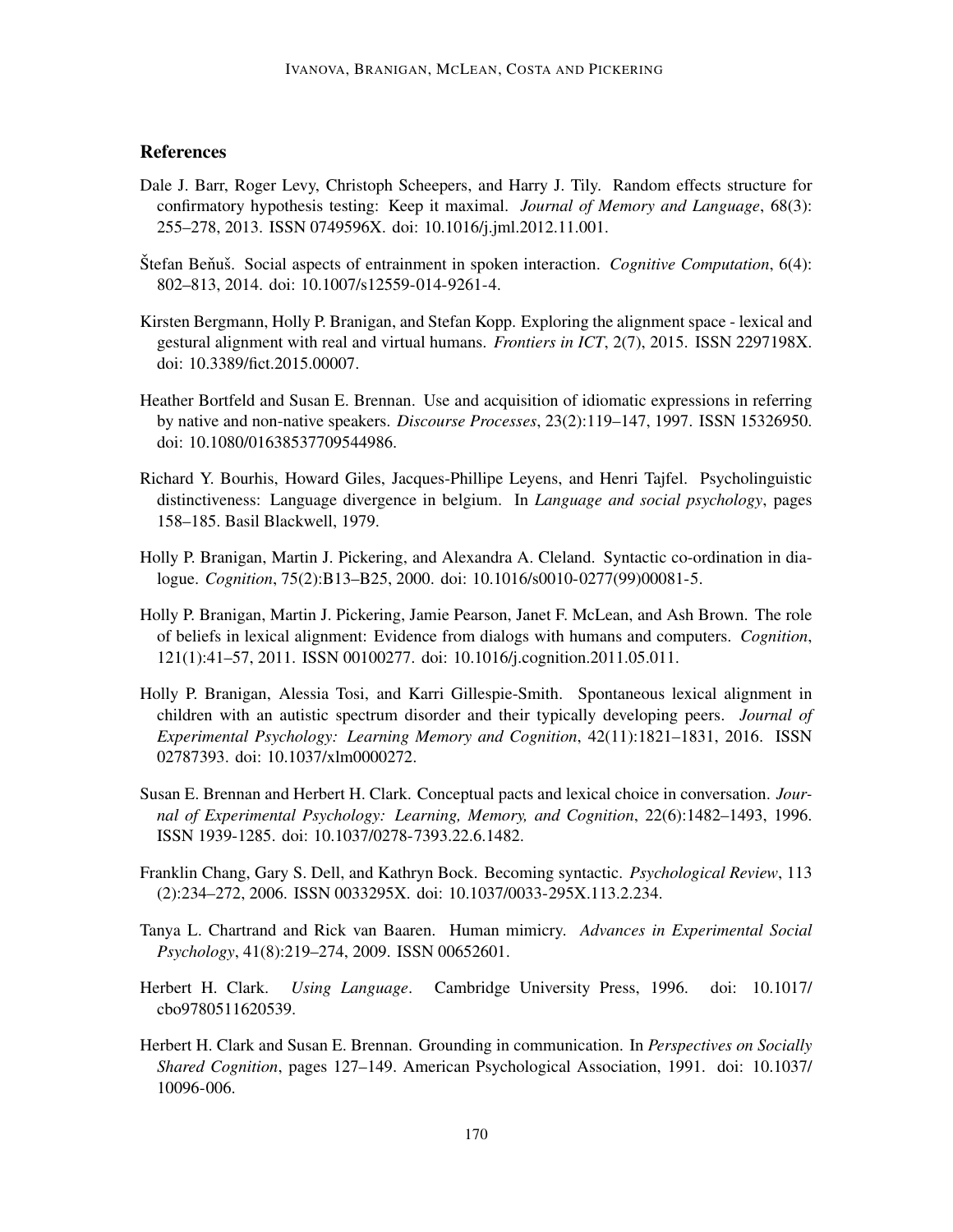- Herbert H. Clark and Edward F. Schaefer. Collaborating on contributions to conversations. *Language and Cognitive Processes*, 2(1):19–41, 1987. doi: 10.1080/01690968708406350.
- Herbert H. Clark and Deanna Wilkes-Gibbs. Referring as a collaborative process. *Cognition*, 22(1): 1–39, 1986. doi: 10.1016/0010-0277(86)90010-7.
- Albert Costa, Martin J. Pickering, and Antonella Sorace. Alignment in second language dialogue. *Language and Cognitive Processes*, 23(4):528–556, 2008. ISSN 01690965. doi: 10.1080/01690960801920545.
- Willem Doise, Anne Sinclair, and Richard Y. Bourhis. Evaluation of accent convergence and divergence in cooperative and competitive intergroup situations. *British Journal of Social and Clinical Psychology*, 15(3):247–252, 1976.
- Victor S. Ferreira, Daniel Kleinman, Tanya Kraljic, and Yanny Siu. Do priming effects in dialogue reflect partner- or task-based expectations? *Psychonomic Bulletin and Review*, 19(2):309–316, 2012. ISSN 10699384. doi: 10.3758/s13423-011-0191-9.
- Alex B. Fine and T. Florian Jaeger. Evidence for implicit learning in syntactic comprehension. *Cognitive Science*, 37(3):578–591, 2013. ISSN 03640213. doi: 10.1111/cogs.12022.
- Riccardo Fusaroli, Bahador Bahrami, Karsten Olsen, Andreas Roepstorff, Geraint Rees, Chris Frith, and Kristian Tylén. Coming to terms. *Psychological Science*, 23(8):931–939, 2012. doi: 10.1177/ 0956797612436816.
- Simon Garrod and Anthony Anderson. Saying what you mean in dialogue: A study in conceptual and semantic co-ordination. *Cognition*, 27(2):181–218, 1987. ISSN 00100277. doi: 10.1016/ 0010-0277(87)90018-7.
- Simon Garrod, Alessia Tosi, and Martin J. Pickering. Alignment during interaction. In *The Oxford Handbook of Psycholinguistics*, pages 575–593. Oxford University Press, 2018. doi: 10.1093/ oxfordhb/9780198786825.013.24.
- Howard Giles and Peter F. Powesland. *Speech style and social evaluation*. Academic Press, 1975.
- Herbert P. Grice. Logic and conversation. In Peter Cole and Jerry L. Morgan, editors, *Speech Acts*. Brill, 1975. doi: 10.1163/9789004368811 003.
- Evelien Heyselaar, Peter Hagoort, and Katrien Segaert. In dialogue with an avatar, language behavior is identical to dialogue with a human partner. *Behavior Research Methods*, 49(1):46–60, 2017. ISSN 15543528. doi: 10.3758/s13428-015-0688-7.
- Zoë L. Hopkins and Holly P. Branigan. Children show selectively increased language imitation after experiencing ostracism. *Developmental Psychology*, pages 897–911, 2020. ISSN 00121649. doi: 10.1037/dev0000915.
- Zoë L. Hopkins, Nicola Yuill, and Holly P. Branigan. Inhibitory control and lexical alignment in children with an autism spectrum disorder. *Journal of Child Psychology and Psychiatry and Allied Disciplines*, 58(10):1155–1165, 2017. ISSN 14697610. doi: 10.1111/jcpp.12792.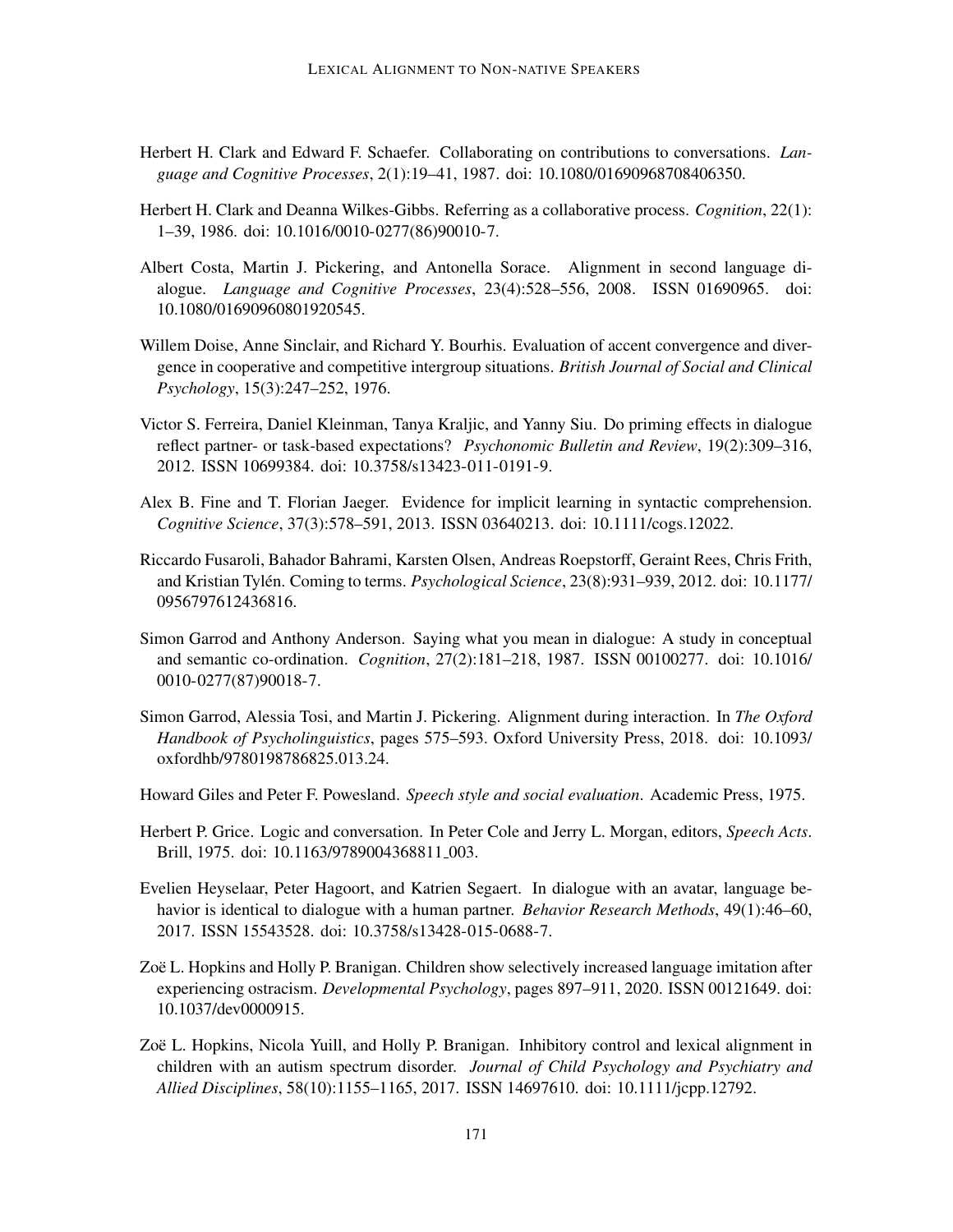- William S. Horton and Richard J. Gerrig. Speakers' experiences and audience design: Knowing when and knowing how to adjust utterances to addressees. *Journal of Memory and Language*, 47 (4):589–606, 2002. ISSN 0749596X. doi: 10.1016/S0749-596X(02)00019-0.
- William S. Horton and Boaz Keysar. When do speakers take into account common ground? *Cognition*, 59(1):91–117, 1996. ISSN 00100277. doi: 10.1016/0010-0277(96)81418-1.
- Ellen A. Isaacs and Herbert H. Clark. References in conversation between experts and novices. *Journal of Experimental Psychology: General*, 116(1):26–37, 1987. ISSN 00963445. doi: 10. 1037/0096-3445.116.1.26.
- Iva Ivanova and Albert Costa. Does bilingualism hamper lexical access in speech production? *Acta Psychologica*, 127(2):277–288, 2008. ISSN 00016918. doi: 10.1016/j.actpsy.2007.06.003.
- T. Florian Jaeger and Neal E. Snider. Alignment as a consequence of expectation adaptation: Syntactic priming is affected by the prime's prediction error given both prior and recent experience. *Cognition*, 127(1):57–83, 2013. ISSN 00100277. doi: 10.1016/j.cognition.2012.10.013.
- Anna K. Kuhlen and Susan E. Brennan. Language in dialogue: When confederates might be hazardous to your data. *Psychonomic Bulletin and Review*, 20(1):54–72, 2013. ISSN 10699384. doi: 10.3758/s13423-012-0341-8.
- Salla Kurhila. Correction in talk between native and non-native speaker. *Journal of Pragmatics*, 33 (7):1083–1110, 2001. ISSN 03782166. doi: 10.1016/S0378-2166(00)00048-5.
- Peter Ludlow. *Living words: Meaning underdetermination and the dynamic lexicon*. Oxford University Press, 2014.
- Charles Metzing and Susan E. Brennan. When conceptual pacts are broken: Partner-specific effects on the comprehension of referring expressions. *Journal of Memory and Language*, 49(2):201– 213, 2003. ISSN 0749-596X. doi: 10.1016/S0749-596X(03)00028-7.
- Gary M. Oppenheim, Gary S. Dell, and Myrna F. Schwartz. The dark side of incremental learning: A model of cumulative semantic interference during lexical access in speech production. *Cognition*, 114(2):227–252, 2010. doi: 10.1016/j.cognition.2009.09.007.
- Jennifer S. Pardo. On phonetic convergence during conversational interaction. *The Journal of the Acoustical Society of America*, 119(4):2382–2393, 2006. ISSN 0001-4966. doi: 10.1121/1. 2178720.
- Martin J. Pickering and Simon Garrod. Toward a mechanistic psychology of dialogue. *Behavioral and Brain Sciences*, 27(2):169–190, 2004. ISSN 0140-525X. doi: 10.1017/s0140525x04000056.
- Irina Pivneva, Caroline Palmer, and Debra Titone. Inhibitory control and l2 proficiency modulate bilingual language production: Evidence from spontaneous monologue and dialogue speech. *Frontiers in Psychology*, 3(57), 2012. ISSN 16641078. doi: 10.3389/fpsyg.2012.00057.
- David Reitter, Frank Keller, and Johanna D. Moore. Computational modelling of structural priming in dialogue. In *Proceedings of the Human Language Technology Conference of the NAACL, Companion Volume: Short Papers*, pages 121–124. Association for Computational Linguistics, 2006. doi: 10.3115/1614049.1614080.